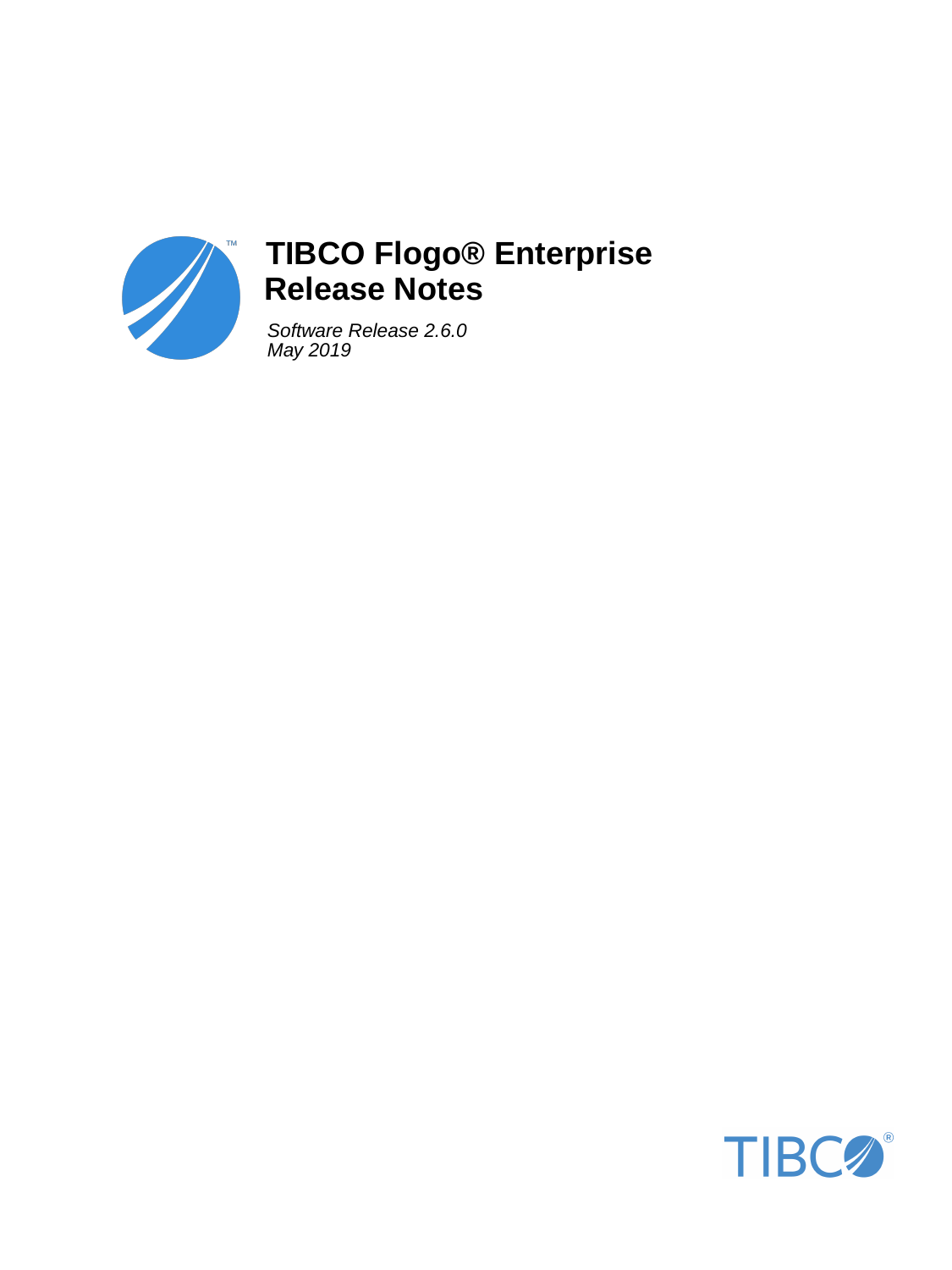#### **Important Information**

SOME TIBCO SOFTWARE EMBEDS OR BUNDLES OTHER TIBCO SOFTWARE. USE OF SUCH EMBEDDED OR BUNDLED TIBCO SOFTWARE IS SOLELY TO ENABLE THE FUNCTIONALITY (OR PROVIDE LIMITED ADD-ON FUNCTIONALITY) OF THE LICENSED TIBCO SOFTWARE. THE EMBEDDED OR BUNDLED SOFTWARE IS NOT LICENSED TO BE USED OR ACCESSED BY ANY OTHER TIBCO SOFTWARE OR FOR ANY OTHER PURPOSE.

USE OF TIBCO SOFTWARE AND THIS DOCUMENT IS SUBJECT TO THE TERMS AND CONDITIONS OF A LICENSE AGREEMENT FOUND IN EITHER A SEPARATELY EXECUTED SOFTWARE LICENSE AGREEMENT, OR, IF THERE IS NO SUCH SEPARATE AGREEMENT, THE CLICKWRAP END USER LICENSE AGREEMENT WHICH IS DISPLAYED DURING DOWNLOAD OR INSTALLATION OF THE SOFTWARE (AND WHICH IS DUPLICATED IN THE LICENSE FILE) OR IF THERE IS NO SUCH SOFTWARE LICENSE AGREEMENT OR CLICKWRAP END USER LICENSE AGREEMENT, THE LICENSE(S) LOCATED IN THE "LICENSE" FILE(S) OF THE SOFTWARE. USE OF THIS DOCUMENT IS SUBJECT TO THOSE TERMS AND CONDITIONS, AND YOUR USE HEREOF SHALL CONSTITUTE ACCEPTANCE OF AND AN AGREEMENT TO BE BOUND BY THE SAME.

ANY SOFTWARE ITEM IDENTIFIED AS THIRD PARTY LIBRARY IS AVAILABLE UNDER SEPARATE SOFTWARE LICENSE TERMS AND IS NOT PART OF A TIBCO PRODUCT. AS SUCH, THESE SOFTWARE ITEMS ARE NOT COVERED BY THE TERMS OF YOUR AGREEMENT WITH TIBCO, INCLUDING ANY TERMS CONCERNING SUPPORT, MAINTENANCE, WARRANTIES, AND INDEMNITIES. DOWNLOAD AND USE OF THESE ITEMS IS SOLELY AT YOUR OWN DISCRETION AND SUBJECT TO THE LICENSE TERMS APPLICABLE TO THEM. BY PROCEEDING TO DOWNLOAD, INSTALL OR USE ANY OF THESE ITEMS, YOU ACKNOWLEDGE THE FOREGOING DISTINCTIONS BETWEEN THESE ITEMS AND TIBCO PRODUCTS.

This document is subject to U.S. and international copyright laws and treaties. No part of this document may be reproduced in any form without the written authorization of TIBCO Software Inc.

TIBCO, the TIBCO logo, the TIBCO O logo, Two-Second Advantage, TIB, Information Bus, and Flogo are either registered trademarks or trademarks of TIBCO Software Inc. in the United States and/or other countries.

All other product and company names and marks mentioned in this document are the property of their respective owners and are mentioned for identification purposes only.

This software may be available on multiple operating systems. However, not all operating system platforms for a specific software version are released at the same time. Please see the readme.txt file for the availability of this software version on a specific operating system platform.

THIS DOCUMENT IS PROVIDED "AS IS" WITHOUT WARRANTY OF ANY KIND, EITHER EXPRESS OR IMPLIED, INCLUDING, BUT NOT LIMITED TO, THE IMPLIED WARRANTIES OF MERCHANTABILITY, FITNESS FOR A PARTICULAR PURPOSE, OR NON-INFRINGEMENT.

THIS DOCUMENT COULD INCLUDE TECHNICAL INACCURACIES OR TYPOGRAPHICAL ERRORS. CHANGES ARE PERIODICALLY ADDED TO THE INFORMATION HEREIN; THESE CHANGES WILL BE INCORPORATED IN NEW EDITIONS OF THIS DOCUMENT. TIBCO SOFTWARE INC. MAY MAKE IMPROVEMENTS AND/OR CHANGES IN THE PRODUCT(S) AND/OR THE PROGRAM(S) DESCRIBED IN THIS DOCUMENT AT ANY TIME.

THE CONTENTS OF THIS DOCUMENT MAY BE MODIFIED AND/OR QUALIFIED, DIRECTLY OR INDIRECTLY, BY OTHER DOCUMENTATION WHICH ACCOMPANIES THIS SOFTWARE, INCLUDING BUT NOT LIMITED TO ANY RELEASE NOTES AND "READ ME" FILES.

This and other products of TIBCO Software Inc. may be covered by registered patents. Please refer to TIBCO's Virtual Patent Marking document (https://www.tibco.com/patents) for details.

Copyright © 2016-2019. TIBCO Software Inc. All Rights Reserved.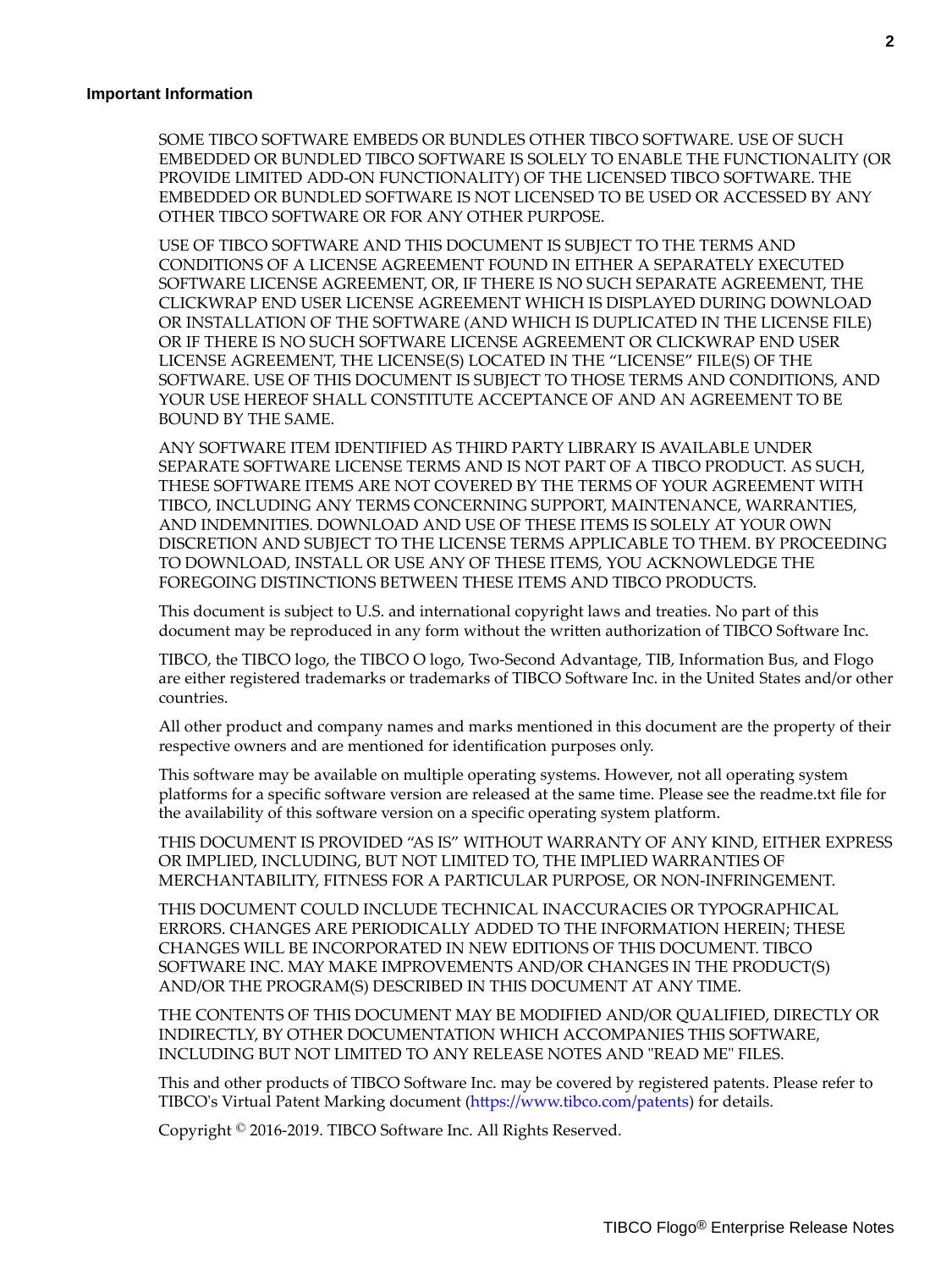# **Contents**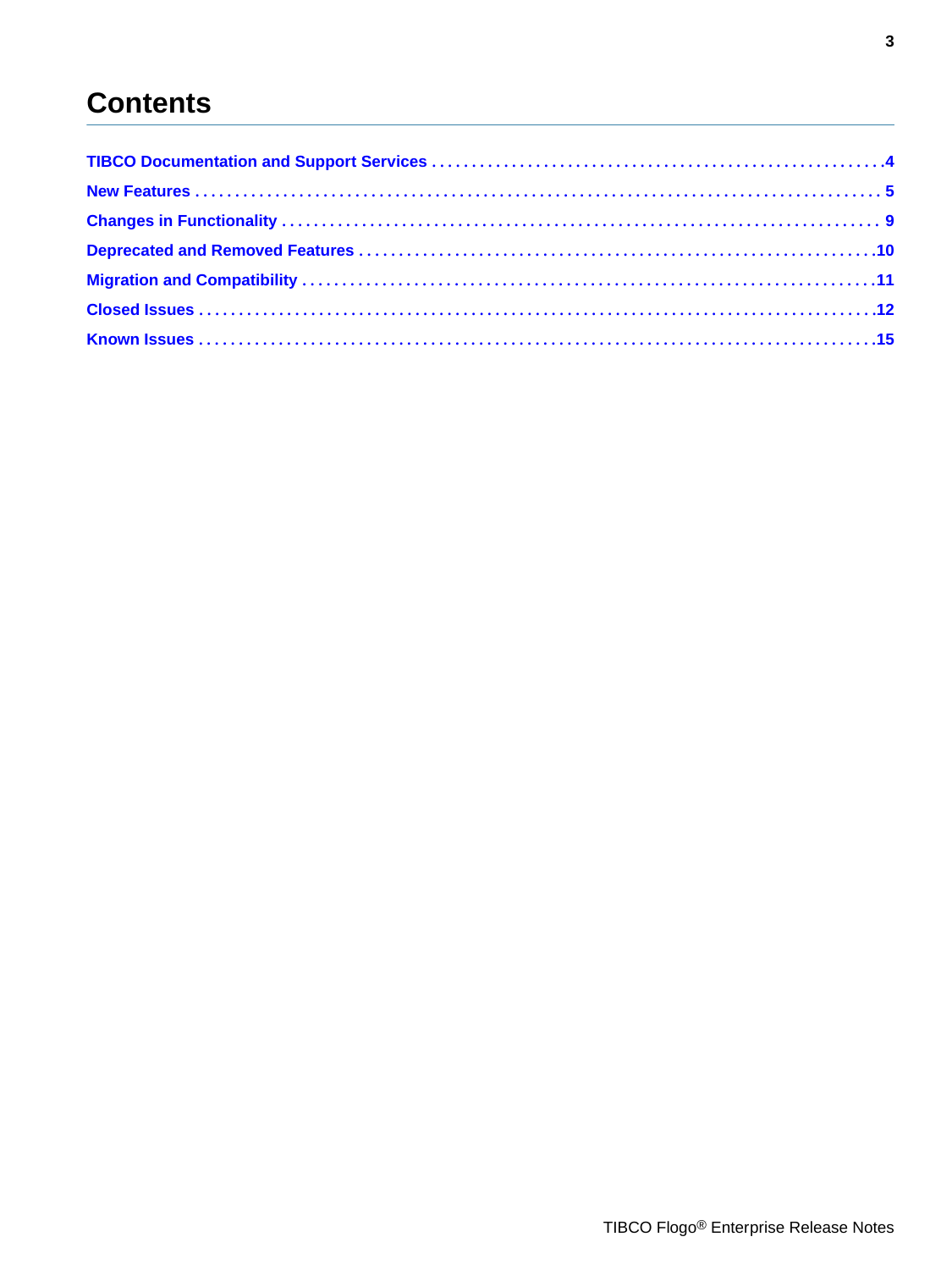# <span id="page-3-0"></span>**TIBCO Documentation and Support Services**

# **How to Access TIBCO Documentation**

Documentation for TIBCO products is available on the TIBCO Product Documentation website, mainly in HTML and PDF formats.

The TIBCO Product Documentation website is updated frequently and is more current than any other documentation included with the product. To access the latest documentation, visit https:// docs.tibco.com.

Documentation for TIBCO Flogo $^{\circledast}$  Enterprise is available on the TIBCO Flogo $^{\circledast}$  Enterprise Product Documentation page.

#### **Product-Specific Documentation**

The following documents for this product can be found on the TIBCO Documentation site:

- *TIBCO Flogo® Enterprise Installation*
- *TIBCO Flogo® Enterprise User's Guide*
- *TIBCO Flogo® Enterprise Release Notes*
- *TIBCO Flogo® Activities and Triggers Guide*

# **How to Contact TIBCO Support**

You can contact TIBCO Support in the following ways:

- For an overview of TIBCO Support, visit http://www.tibco.com/services/support.
- For accessing the Support Knowledge Base and getting personalized content about products you are interested in, visit the TIBCO Support portal at https://support.tibco.com.
- For creating a Support case, you must have a valid maintenance or support contract with TIBCO. You also need a user name and password to log in to https://support.tibco.com. If you do not have a user name, you can request one by clicking Register on the website.

# **How to Join TIBCO Community**

TIBCO Community is the official channel for TIBCO customers, partners, and employee subject matter experts to share and access their collective experience. TIBCO Community offers access to Q&A forums, product wikis, and best practices. It also offers access to extensions, adapters, solution accelerators, and tools that extend and enable customers to gain full value from TIBCO products. In addition, users can submit and vote on feature requests from within the [TIBCO Ideas Portal](https://ideas.tibco.com/). For a free registration, go to https://community.tibco.com.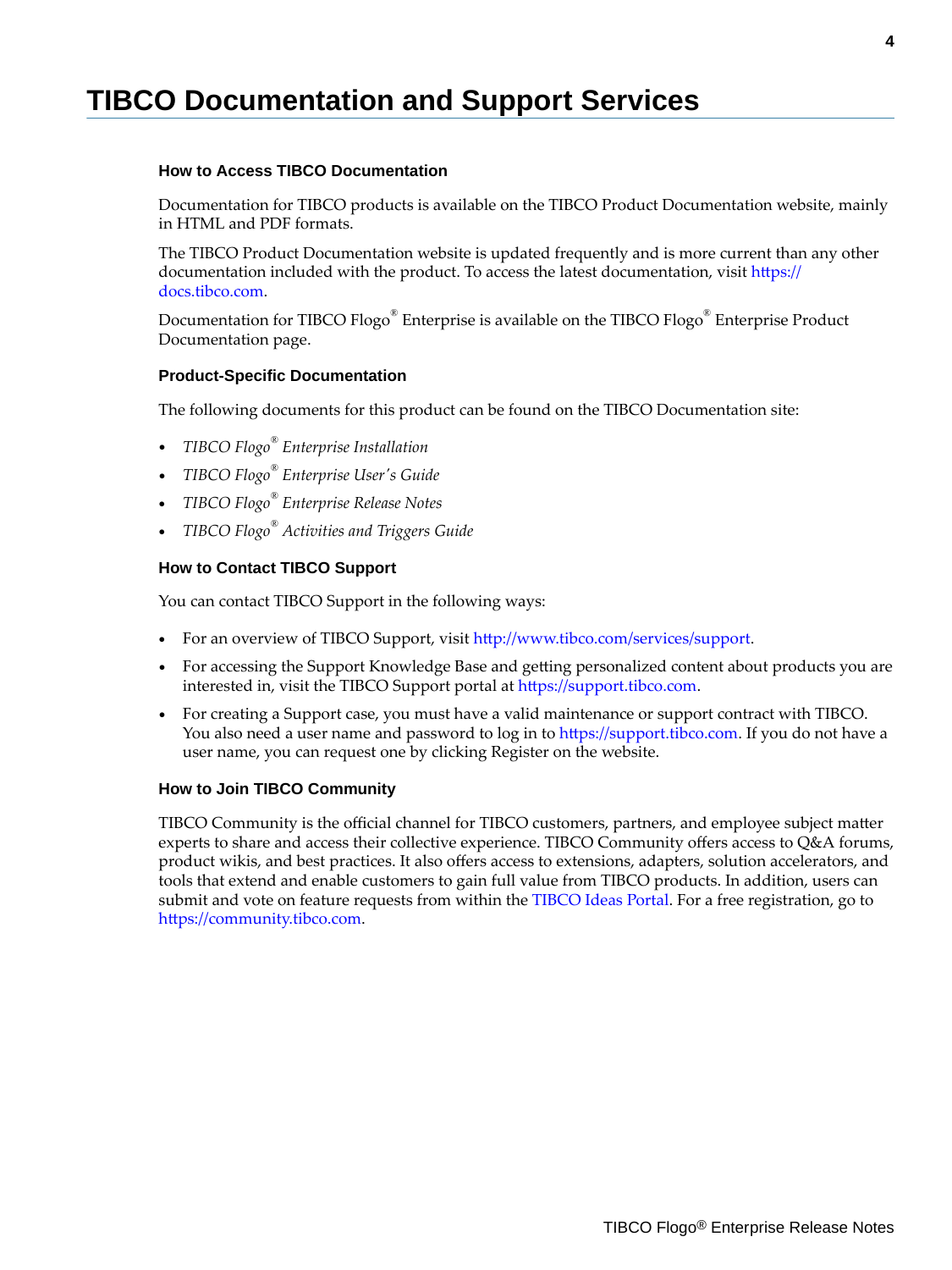# <span id="page-4-0"></span>**New Features**

The following features have been added since the last major release of TIBCO Flogo $^{\circledast}$  Enterprise.

#### **Release 2.6.0**

# **GraphQL**

This release of Flogo Enterprise adds an out-of-the-box trigger for GraphQL that provides an efficient and flexible API design paradigm with a powerful query language allowing frontend clients to query exact data. You can import a GraphQL schema in a Flogo application and choose to auto-generate the GraphQL trigger and flows for implementing resolver functions or add a GraphQL trigger to existing flows allowing you to rapidly implement GraphQL server for your API.

#### **Support for OpenAPI Specification 2.0 (formerly Swagger Specification)**

Using Flogo Enterprise, you can now develop REST APIs from OpenAPI Specification version 2.0 (formerly Swagger Specification). You can import the OpenAPI Specification in a Flogo application and auto-generate the REST trigger and flows for implementing the API, which in turn enables rapid development.

#### **Improved error handling capabilities**

The new Error branch type extends the flow execution control and error handling capabilities of Flogo. An Error branch allows you to catch activity level exceptions and execute a different path in the flow if activity execution throws an error. Flogo Enterprise now supports three types of branches - Success, Success with Condition, and Error.

#### **Mapper activity**

The new Mapper activity enables you to define data mappings for any data type and construct data in the required structure for mapping to subsequent activities in the flow.

#### **New schema synchronization option**

A new Sync flow input/output configuration option is added to the Flogo Enterprise Web UI on the Trigger configuration tabs. If you make any changes in the trigger input/output schema, this option allows you to propagate the changes to the flow input and output parameters by copying the Trigger Output schema to Flow Inputs and Trigger Reply schema to Flow outputs without having to manually update flow input/output schema.

## **Additional platforms supported for containerized deployment**

The PaaS or containerized deployment options have been extended to support Pivotal Application Service (PAS) of the Pivotal Cloud Foundry (PCF) platform, Amazon ECS, and AWS Fargate.

#### **Support for securing APIs using TLS**

Using Flogo Enterprise, you can now secure APIs built using Swagger and GraphQL through X509 certificates.

#### **Mapper improvement**

With this release, you can clear child mappings configured for objects and arrays in the mapper using a single click "Clear Mapping" option.

#### **Release 2.5.0**

### **AWS Lambda Triggers**

This release of Flogo Enterprise takes integration with AWS Lambda to the next level by adding triggers for Amazon API Gateway and Amazon Simple Storage Service (S3). This gives you ability to develop functions in Flogo, deploy them on AWS Lambda, and invoke them from Amazon API Gateway and S3.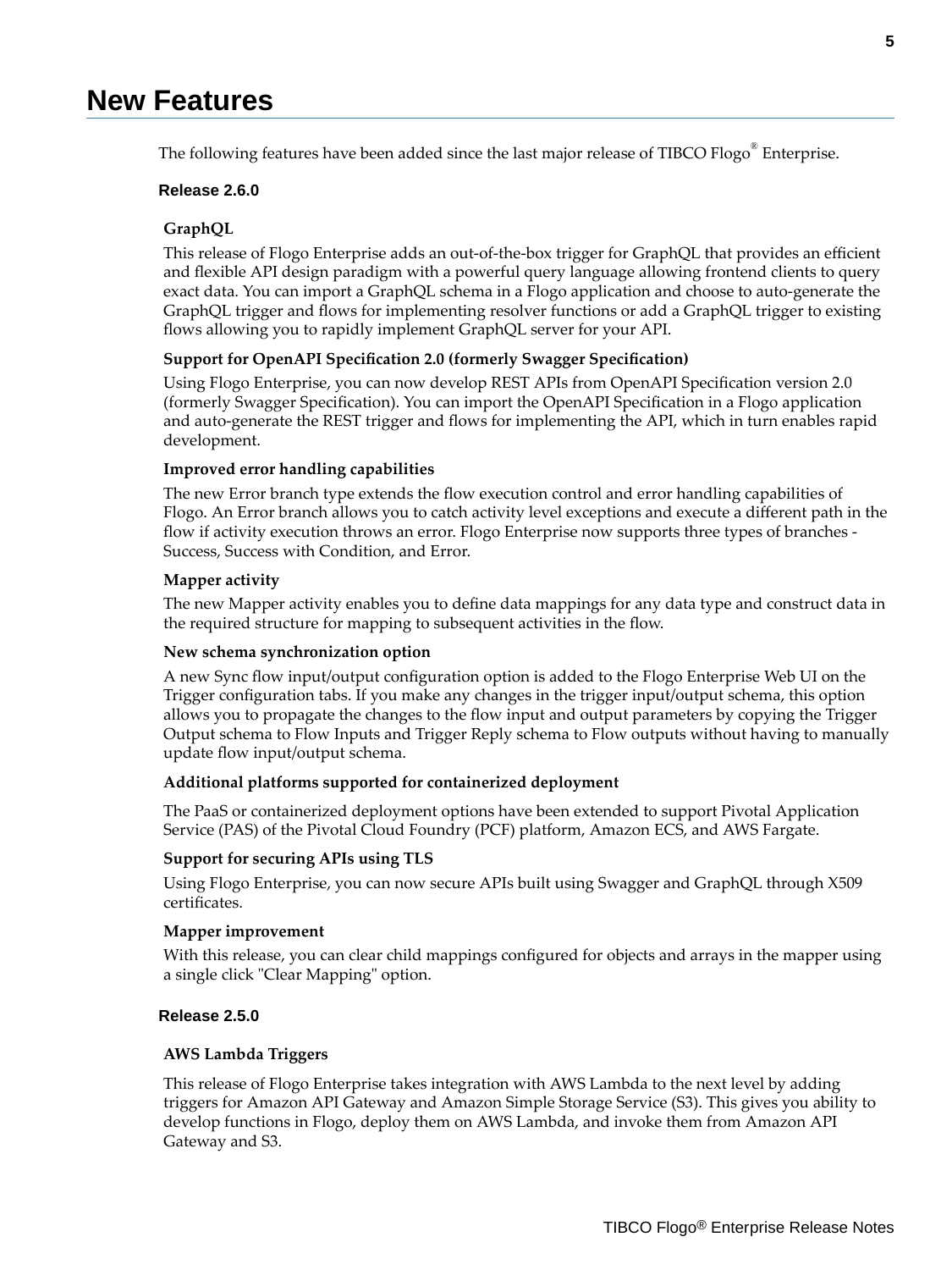# **Prometheus Support**

In the area of Application Monitoring Flogo Enterprise now provides support for Prometheus, an open source project under Cloud Native Computing Foundation (CNCF). If the environment variable FLOGO\_APP\_METRICS\_PROMETHEUS is set to true, Flogo application starts exposing flow and activity metrics via the HTTP endpoint as Prometheus-compliant time series data. This gives you the ability to configure Prometheus for pulling and storing Flogo application metrics, use features of Prometheus for monitoring as well as alerting, and also use tools like Grafana for visualization.

#### Out-of-the-box support for Kafka, MQTT, TCM and Avro connectors

Starting this release, Flogo Enterprise includes a range of activities and triggers for Apache Kafka, MQTT, Apache Avro, and TIBCO Cloud Messaging out of the box removing the need to install them as separate connectors.

## **Duplicating Flows**

With this new feature added in the Flogo Enterprise Web UI, you can now make a copy of an existing flow within a Flogo application.

#### **Ability to build engine from CLI**

To simplify CI/CD for Flogo applications, this release adds the ability to build a single Flogo runtime engine binary with a set of required connectors. You can execute this binary to run any compatible Flogo application by passing '--app' argument to provide the application's JSON file. This removes the need to install Flogo Enterprise on build machines and build the binary for individual applications. For example, If you develop ten applications that use TIBCO Flogo Connector for Kafka and TIBCO Flogo Connector for Avro connectors, you can build a single Flogo runtime engine binary with TIBCO Flogo Connector for Kafka and TIBCO Flogo Connector for Avro connectors included in it and use the same binary to run all ten applications instead of building ten different binaries.

#### **Support for Docker Toolbox**

For developers who are using Docker Toolbox on Windows this release allows using Docker Toolbox for running Flogo Enterprise Web UI.

#### **Release 2.4.0**

#### **Configuration Management**

This release adds a set of new features to help you isolate the configuration from your app and manage it using external stores, so that you can deploy the same app in multiple environments without making any changes to the app. Flogo Enterprise extends the Application Properties feature and allows you to provide the values for application properties at runtime using environment variables or fetching them by connecting to external configuration stores such as Consul. This release certifies use of Consul, AWS Param Store, and Kubernetes ConfigMaps for storing your app configuration. This release also adds the ability to export application properties from the app binary in a JSON file, or as environment variables. If you use application properties for configuring secrets in your app, such as database passwords, you can now generate obfuscated values for the secrets.

### **Application Logging**

This release adds support for the Zap library for app logging. Zap aims to provide fast, structured, and leveled logging. You can switch to the Zap logger for your app by setting the environment variable, FLOGO\_LOGGER\_IMPL, to zap. This release also gives you ability to log in JSON format by setting the environment variable, FLOGO\_LOGGER\_FORMAT, to JSON.

#### **Kubernetes**

Flogo Enterprise now certifies deployment and management of apps using Kubernetes. This allows you to run Flogo apps in Docker containers and use Kubernetes to manage the containers leveraging the benefits of Kubernetes including self healing, load balancing, health check, configuration management, rollouts, and rollbacks

#### **Application Metrics API**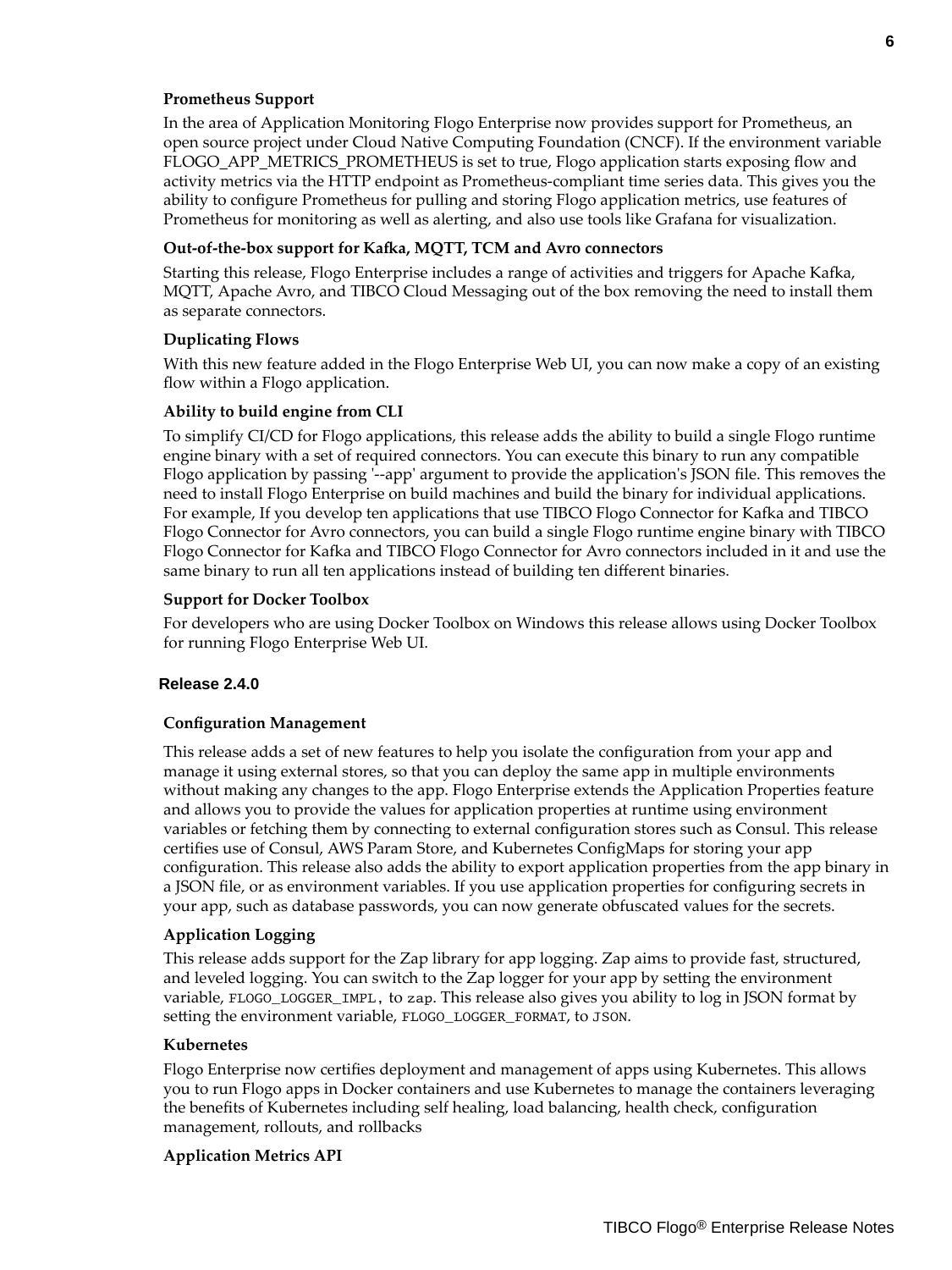This release provides the ability to collect flow and activity metrics for monitoring your app using a REST API. You can now enable collection of app metrics by setting the environment variable, FLOGO\_APP\_METRICS, to true and collecting instrumentation as well as execution statistics for the flows and activities in your app using the REST API.

## **Subflows**

This release adds support for creating a subflow and calling the subflow from other flows in your app. This gives you the ability to define the common logic in a subflow and reuse it in multiple flows.

# **Mapper Improvements**

Flogo Enterprise now adds a set of new array functions to support count, get, delete, and append operations in the mapper. The use of nested ternary operators in the mapper expressions for conditions is now supported. This release also improves validation of mandatory fields and expressions in the mapper.

Application binaries created prior to 2.4 must be recreated to use above features.

## **Release 2.3.0**

# **Application Properties**

This release introduces the concept of application properties and the ability to define, configure (inside an application) and manage application properties. Apart from properties provided during application design, developers can also override the value for such properties at the time of deployment.

#### **Runtime Statistics**

In the area of monitoring and tracking your application runtime, new features have been introduced across two areas:

- Memory and CPU profiling data can be collected and reviewed for a given application in a test environment
- TIBCO Flogo $^{\circ}$  Enterprise includes the ability to gather Go runtime statistics such as memory usage, number of Go routines, logical CPUs used, version and more

# **Healthcheck**

This release introduces the ability to enable healthcheck for a Flogo app that is running.

#### **DB Service**

TIBCO Flogo Enterprise 2.3 supports a common DB Service component that facilitates database operations for database connectors.

#### **Release 2.2.0**

#### **Flow Testing**

This release introduces the ability for testing the flows created using TIBCO Flogo $^{\circ}$  Enterprise from the design-time including creating and managing launch configurations for running these tests.

# **Command-Line Interface**

This release provides a command-line utility capable of building a Flogo application binary.

# **Release 2.1.0**

#### **Improved support for building and deploying AWS Lambda functions**

This release allows developers to build Flogo flows as functions in AWS Lambda and deploy them directly from the design-time environment in to their AWS accounts.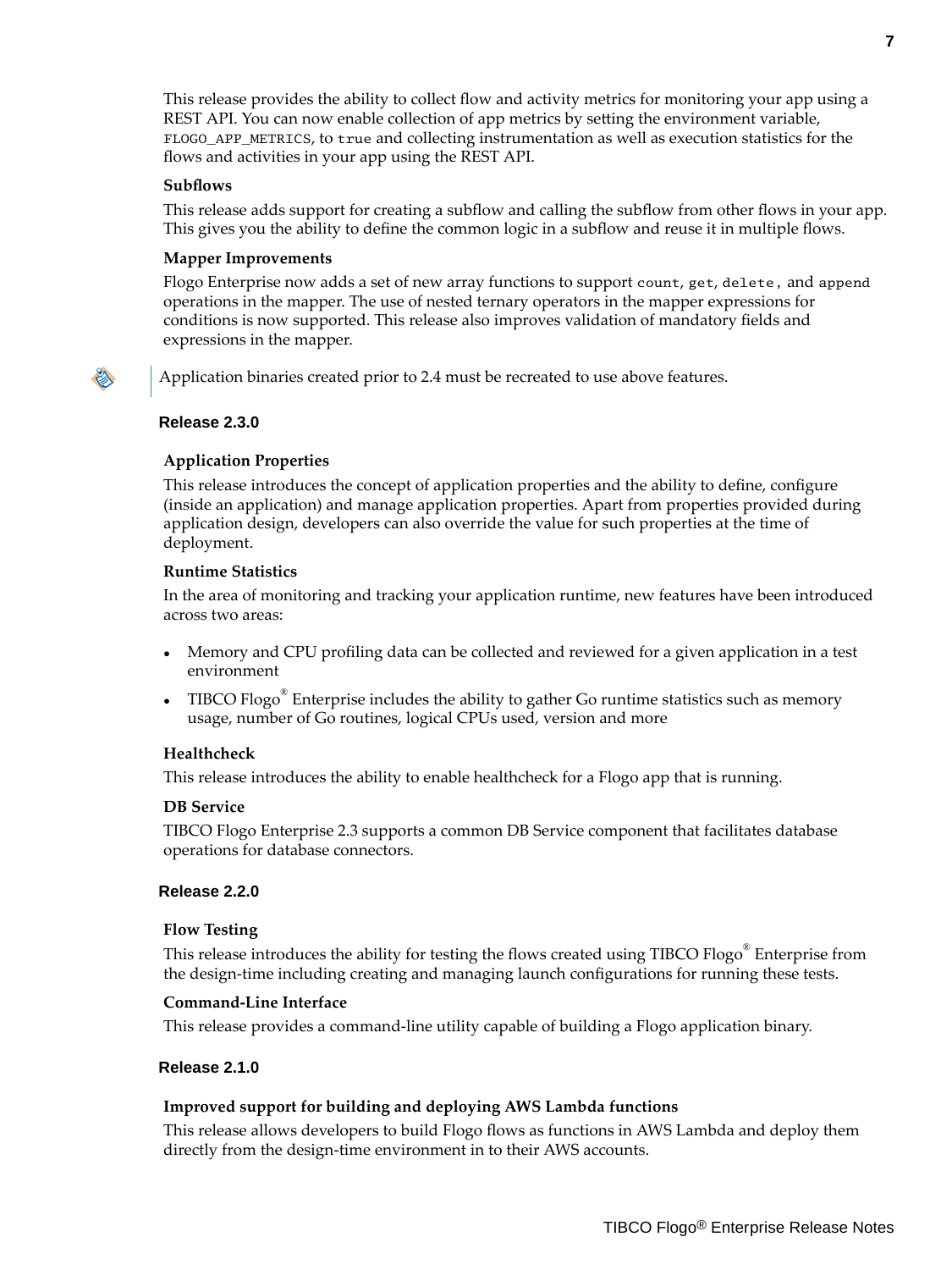# **Support for Connectors**

This release introduces an installation manager and the ability to install and manage connectors for Flogo® Enterprise.

# **Release 2.0.0**

#### **Improved experience across installation, design, and runtime**

A completely revamped user experience across installation, design-time, and runtime components has been introduced in v2.0.0 of TIBCO Flogo<sup>®</sup> Enterprise. This makes the experience better aligned for enterprise developers and consistent with the concepts available in TIBCO Flogo<sup>®</sup> Apps.

#### **Cross-compatibility for Flogo Applications**

Starting with this release, Flogo apps/flows created in the open-source Project Flogo™ can be imported into Flogo® Enterprise (or TIBCO Cloud™ Integration - Flogo® ). Starting with this release, Flogo® Enterprise will pick the most current stable release of the open-source Project Flogo™ and be compatible with capabilities provided in such a release.

## **Support for AWS Lambda Trigger**

This release introduces the support for triggers for server-less frameworks and environments such as AWS Lambda. Developers can now build Flogo flows that can be run in AWS Lambda as functions.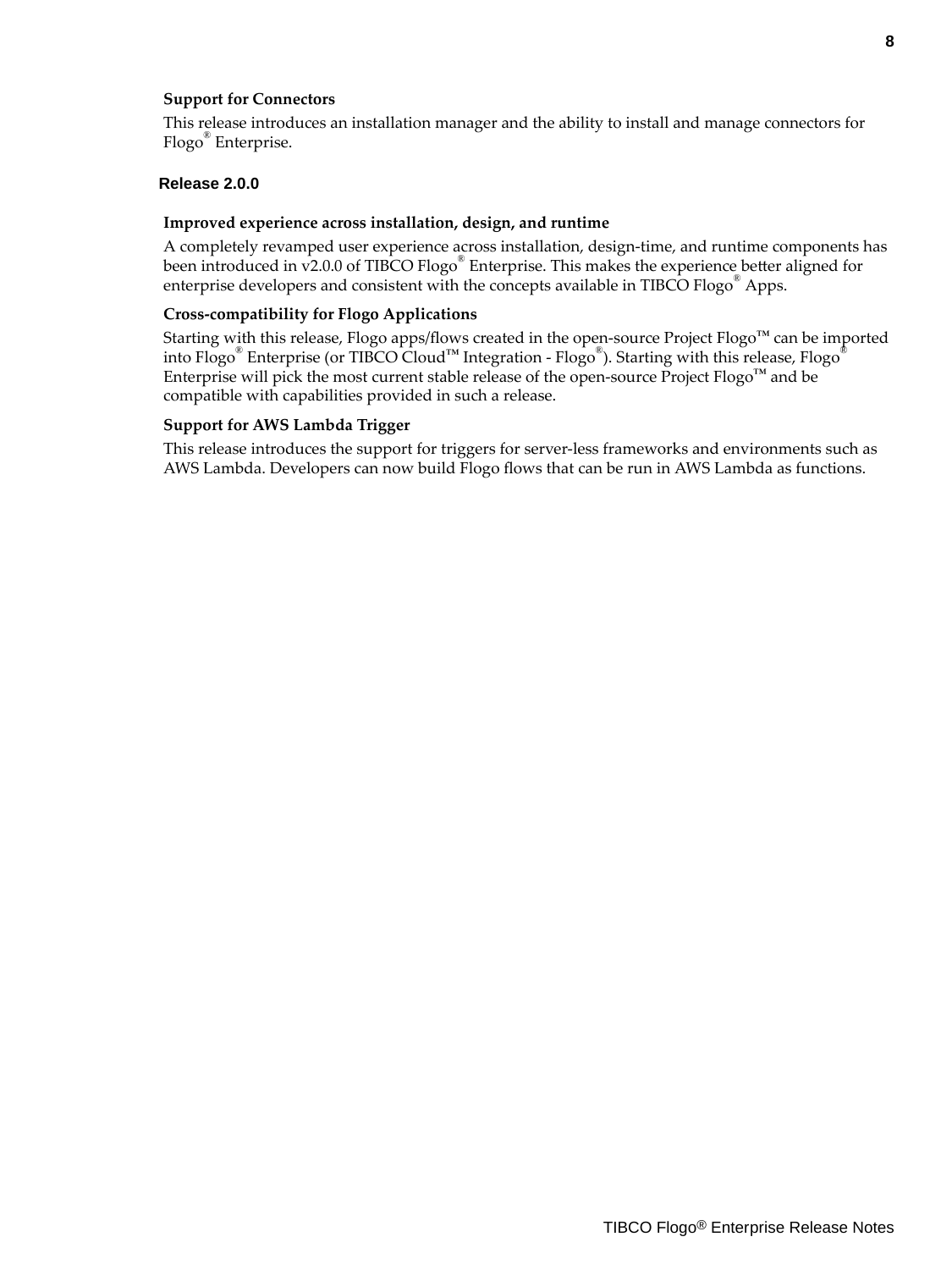# <span id="page-8-0"></span>**Changes in Functionality**

The following functionality-related changes have been made in this release.

## **Iterator Mappings**

Apps created in earlier versions of Flogo Enterprise have iterator mappings using the \$current tag. Such apps return validation errors in version 2.6. You must manually update the iterator mappings for such apps.

Also, the datatype for key attribute under \$current is changed from number to string. So, any mappings that involve the key attribute must also be manually updated.

## **Imported Apps**

It is mandatory to provide a condition on branches. If the condition is not provided, the app fails at runtime.

## **Application Property**

This release of Flogo Enterprise provides additional validations for app properties. If you delete an app property or the property is not configured properly, the app fails to start.

## **Application Property Override Using Environment Variables**

The environment variable used to enable application property override using environment variables has changed from FLOGO\_APP\_PROPS\_RESOLVERS=env to FLOGO\_APP\_PROPS\_ENV="{}"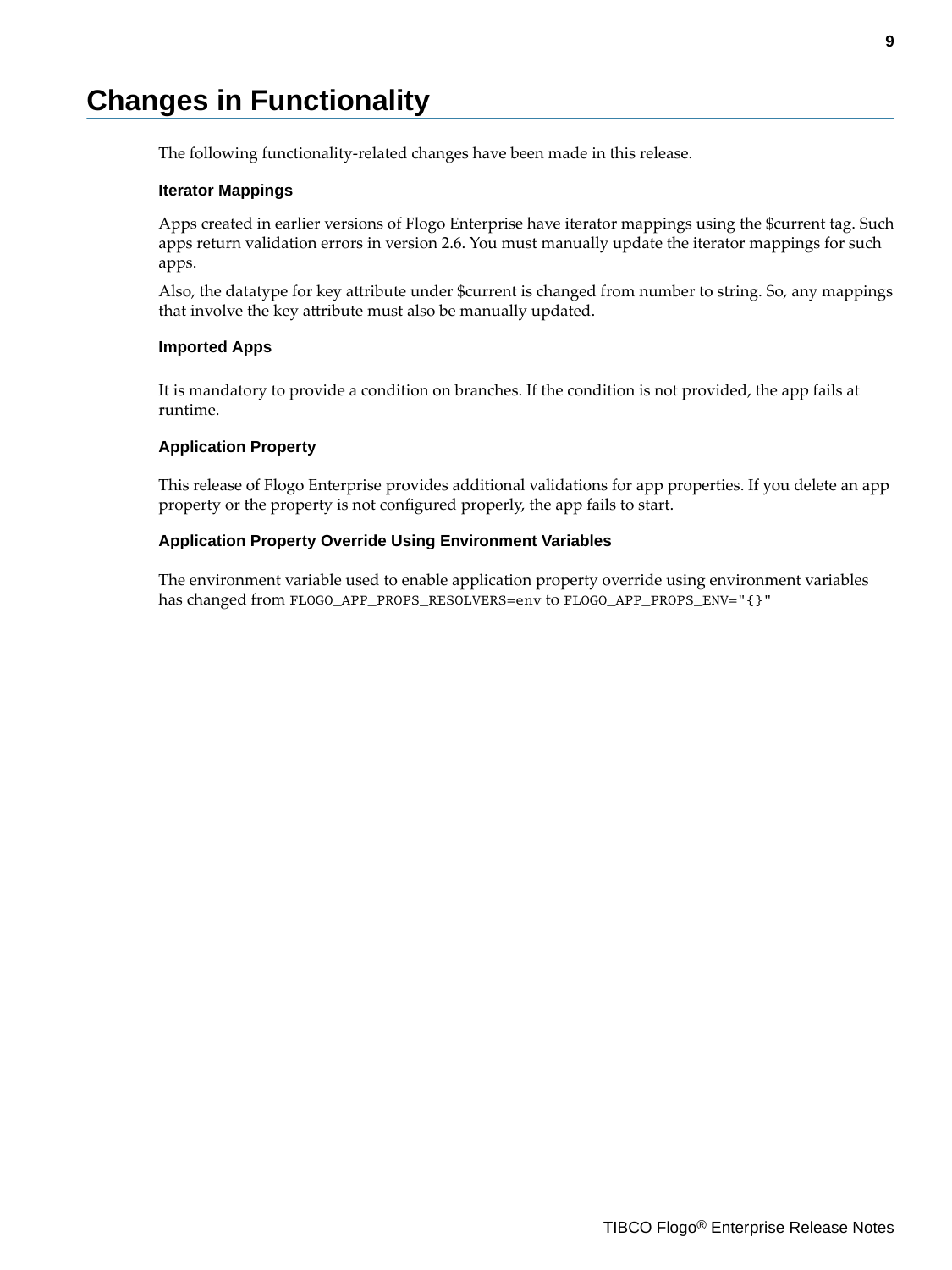# <span id="page-9-0"></span>**Deprecated and Removed Features**

The following features have been deprecated or removed as of this release of Flogo Enterprise.

# **Release 2.6.0**

• No features have been deprecated or removed in this release.

# **Release 2.5.0**

• The 'Start with Trigger' option in Flogo Enterprise Web UI when creating flows has been removed in Flogo Enterprise 2.5.0 release.

# **Release 2.4.0**

• Use of triggered flow is deprecated in Flogo Enterprise 2.4.0 and the UI support for creating such flows will be removed in a future release.

# **Release 2.3.0**

• No features have been deprecated or removed in this release.

## **Release 2.2.0**

• The Flogo OSS Reply(Legacy) activity is now deprecated. Do not use this activity in your applications. Instead, use the Return activity in serverless flows.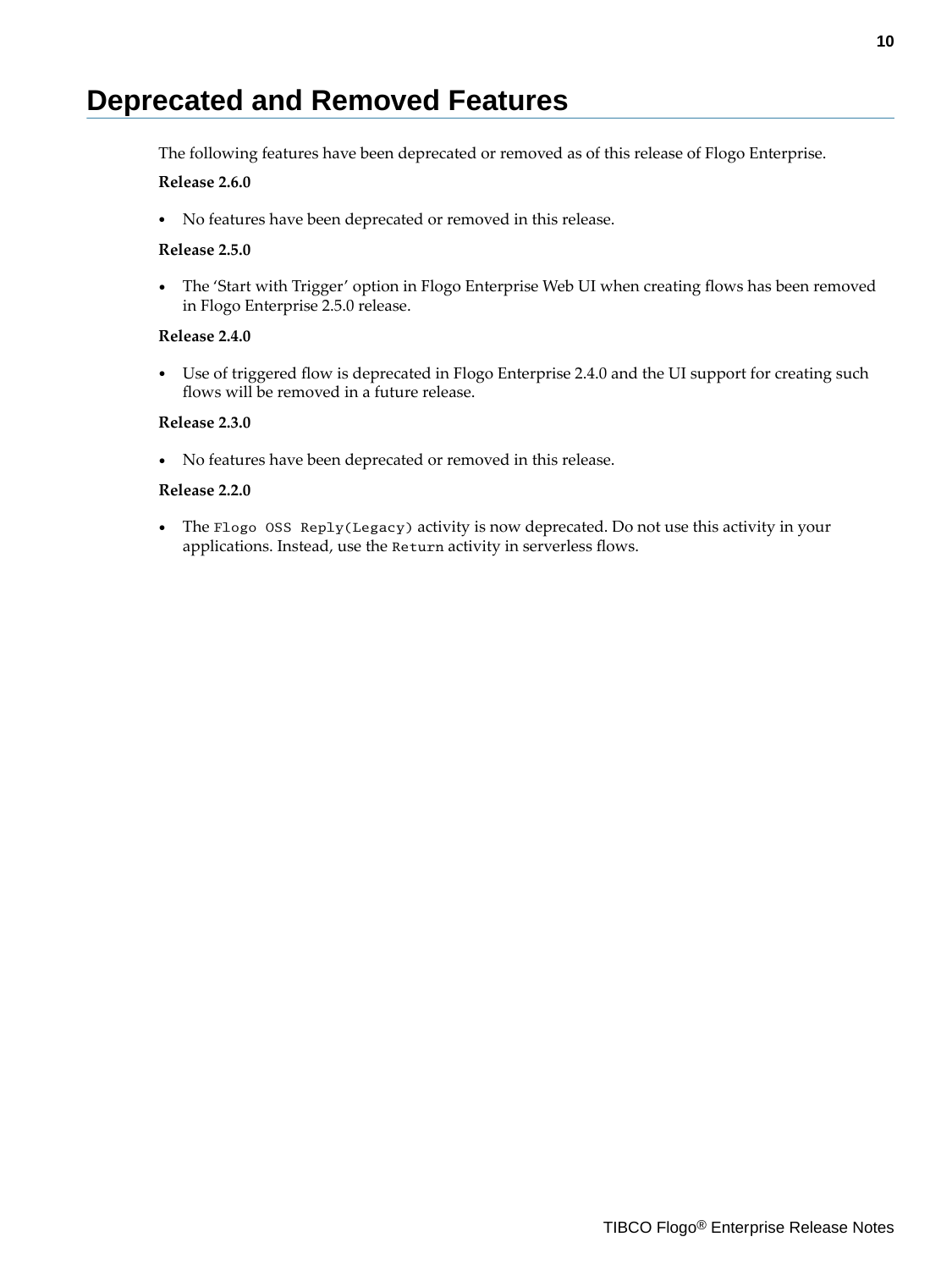# <span id="page-10-0"></span>**Migration and Compatibility**

The following migration and compatibility related changes have been made in this release.

# **Flogo Enterprise Web UI**

In version 2.6, due to an application model change, it is recommended that you import old apps JSON in version 2.6 and export them.

# **CLI Tool**

When the CLI tool is used to build an app created in an earlier version of Flogo Enterprise, the app binary created might not work properly in version 2.6 due to an application model change.

To avoid errors, import and export old apps in version 2.6 before using the CLI tool.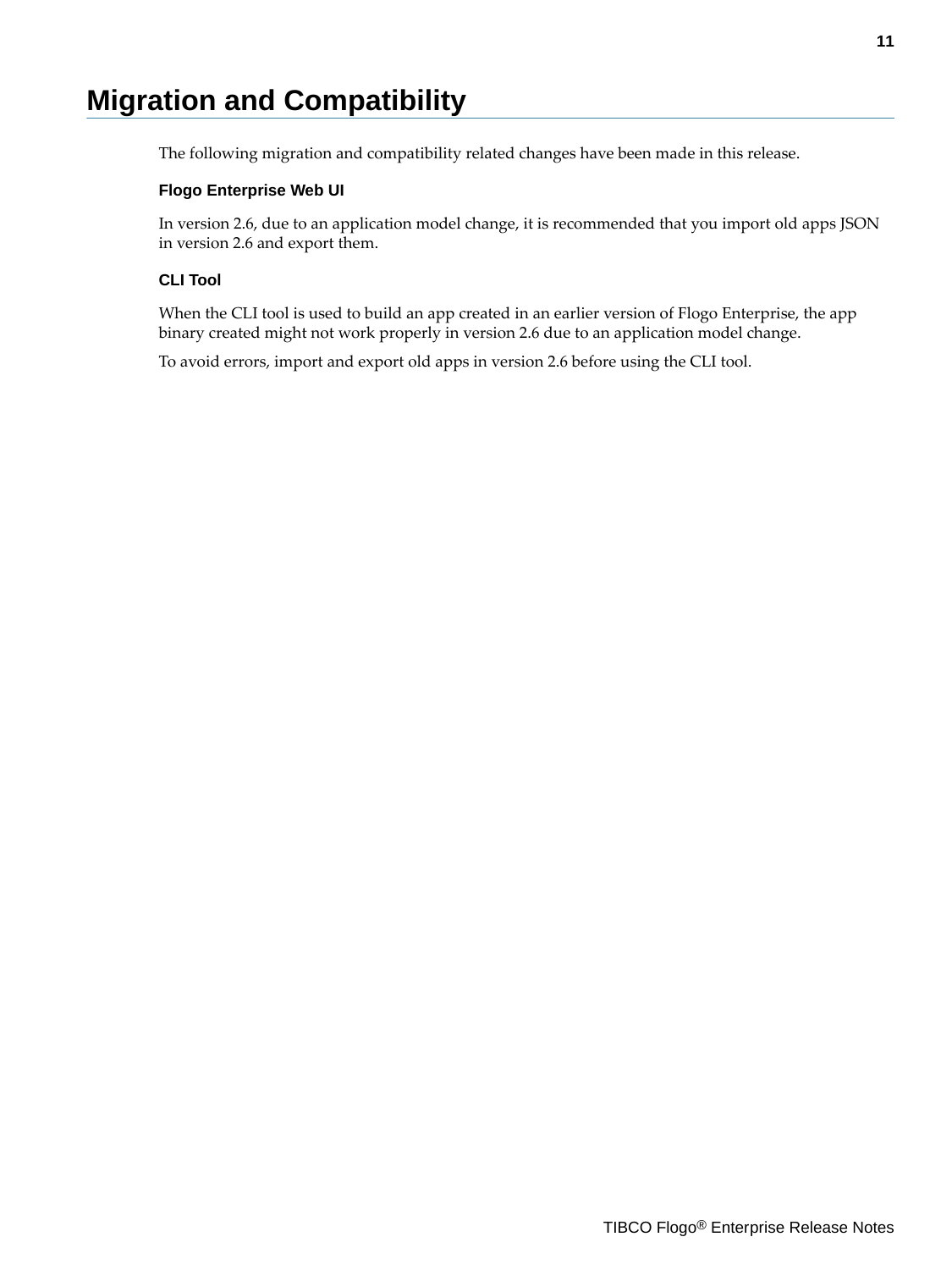# <span id="page-11-0"></span>**Closed Issues**

The following issues have been fixed in this release of TIBCO Flogo $^{\circledast}$  Enterprise.

# **Release 2.6.0**

| <b>Key</b>        | <b>Description</b>                                                                                                                                                                                                                                                                                                                                                                                                                                                                                                                                                                         |
|-------------------|--------------------------------------------------------------------------------------------------------------------------------------------------------------------------------------------------------------------------------------------------------------------------------------------------------------------------------------------------------------------------------------------------------------------------------------------------------------------------------------------------------------------------------------------------------------------------------------------|
| <b>FLOGO-2923</b> | <b>Summary:</b> For an empty condition, an error was not returned and the condition<br>was evaluated as true at runtime.                                                                                                                                                                                                                                                                                                                                                                                                                                                                   |
| <b>FLOGO-2695</b> | <b>Summary:</b> Building a Flogo app binary through UI and testing the Flogo app<br>through Flogo tester did not work.                                                                                                                                                                                                                                                                                                                                                                                                                                                                     |
| <b>FLOGO-2512</b> | <b>Summary:</b> If you created a Flogo app from an API specification, the flows for<br>the REST methods that had query or path parameters of type integer or long<br>were not created even though the app was created successfully.                                                                                                                                                                                                                                                                                                                                                        |
| <b>FLOGO-2403</b> | <b>Summary:</b> To run Flogo Enterprise on the Docker toolbox, you had to do the<br>following:<br>provide the virtualbox read/write access if it was installed in any directory<br>other than the home directory hierarchy.                                                                                                                                                                                                                                                                                                                                                                |
|                   | make the following changes in the bash script file:<br>$\bullet$<br>SET DATA_DIR="/c/Users/ <username>/<br/>customer_docker_18.09.01_toolbox/flogo/data"<br/>SET FLOGO_HOME="/c/Users/<username>/<br/>customer_docker_18.09.01_toolbox/flogo/2.3"<br/>SET TOOLS_DIR="/c/Users/<username>/<br/>customer_docker_18.09.01_toolbox/flogo/tools"<br/>SET SERVICES_DIR_LOCAL="/c/Users/<username>/<br/>customer_docker_18.09.01_toolbox/flogo/services"<br/>ECHO %DATA DIR%<br/>ECHO %FLOGO HOME%<br/>ECHO %TOOLS_DIR%<br/>ECHO %SERVICES DIR LOCAL%</username></username></username></username> |

# **Release 2.5.0**

| <b>Key</b> | <b>Description</b>                                                                                                                                                                                                                                                                            |
|------------|-----------------------------------------------------------------------------------------------------------------------------------------------------------------------------------------------------------------------------------------------------------------------------------------------|
| FLOGO-2404 | Summary: If you imported an app that contained a connection extension, the<br>app got imported without errors, but you had to recreate the connection after<br>importing the app. The connection detail are now preserved except for the<br>password which must be reset in the imported app. |
| FLOGO-2396 | <b>Summary:</b> When invoking a Flogo service from LiveApps, LiveApps didn't get<br>response from the Flogo service. This issue has now been fixed.                                                                                                                                           |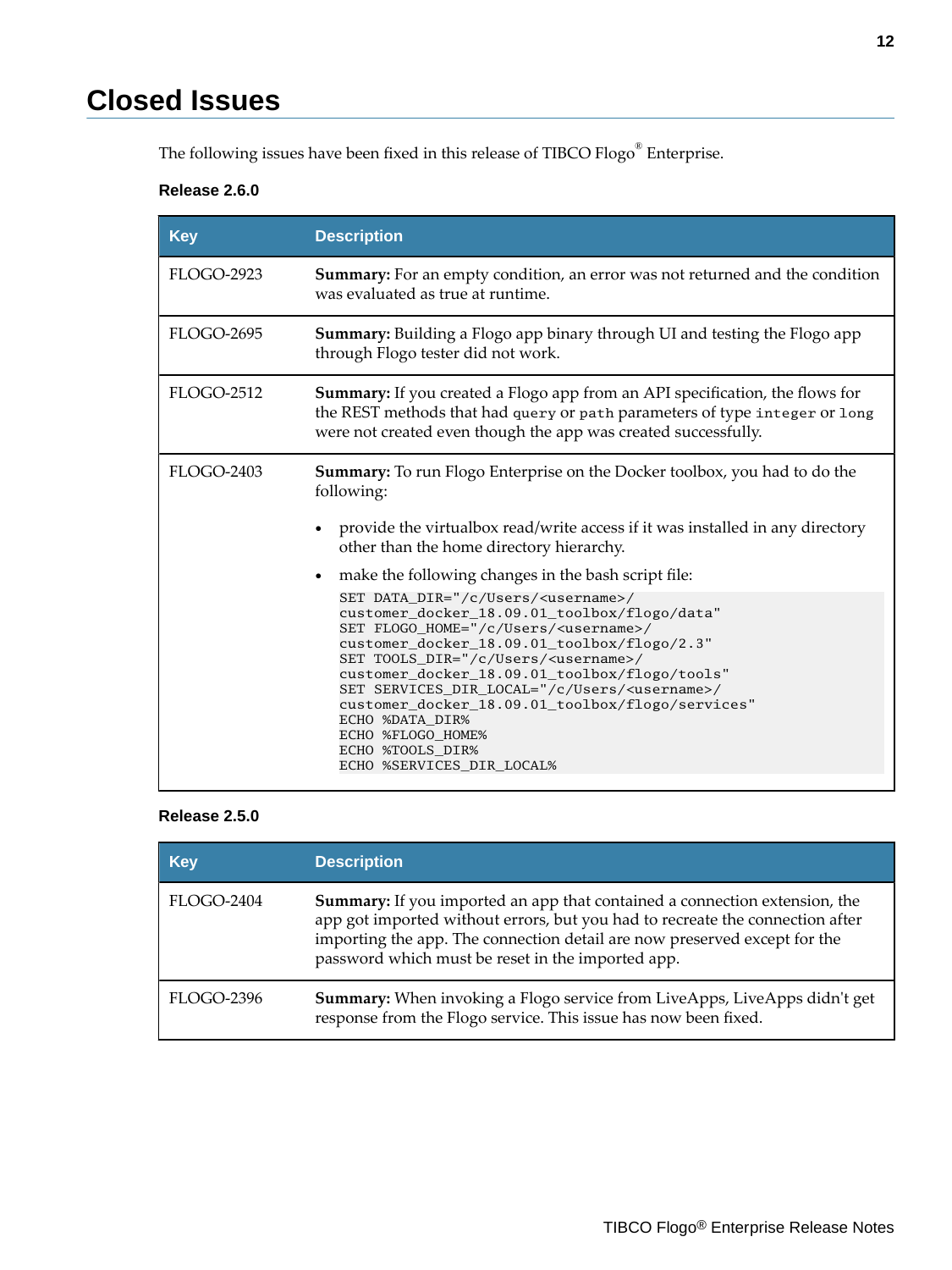# **Release 2.4.0**

| <b>Key</b>        | <b>Description</b>                                                                                                                                                                                                                                                                                                                                                                                                                  |
|-------------------|-------------------------------------------------------------------------------------------------------------------------------------------------------------------------------------------------------------------------------------------------------------------------------------------------------------------------------------------------------------------------------------------------------------------------------------|
| <b>FLOGO-2103</b> | <b>Summary:</b> If the InvokeRESTAPI activity URL contained "--", it gave an error at<br>design time for Flogo apps. This has now been fixed.                                                                                                                                                                                                                                                                                       |
| <b>FLOGO-2022</b> | <b>Summary:</b> Flogo Enterprise now supports nested ternary operators.                                                                                                                                                                                                                                                                                                                                                             |
| <b>FLOGO-2021</b> | Summary: If you removed the array. forEach() from the root element, all the<br>mappings underneath would get deleted. This issue is now fixed.                                                                                                                                                                                                                                                                                      |
| <b>FLOGO-1999</b> | Summary: On certain Windows machines, the uninstall service would fail. This<br>issue has now been fixed.                                                                                                                                                                                                                                                                                                                           |
| <b>FLOGO-1925</b> | Summary: When overriding a property from the CLI using the<br>FLOGO_APP_PROPS_OVERRIDE environment variable, if your value was a<br>query that used the comma delimiter, you encountered an error. This issue has<br>now been fixed.                                                                                                                                                                                                |
| <b>FLOGO-1833</b> | <b>Summary:</b> The xpath expression count () which is used to get the number of<br>array items is now available for Flogo apps.                                                                                                                                                                                                                                                                                                    |
| <b>FLOGO-1723</b> | Summary: Fixed an issue when running run-studio.sh as a regular user, you<br>received a "permission denied" error.                                                                                                                                                                                                                                                                                                                  |
| FLOGO-578         | Summary: When using branches conditions in Flogo apps, you received error<br>messages when the conditions contained special characters (Expected "(",<br>",", ".", "/*", "//", ";", "[", comment, end of line, or<br>whitespace but "<" found.) but the condition would work and the flow<br>executed as per the condition provided.                                                                                                |
| FLOGO-368         | Summary: If the schema entered in the Input and/or Output tab of a REST<br>activity or trigger contains reserved names in the schema attributes, after the<br>app is imported into Flogo Enterprise Flogo Enterprise, such attributes get<br>treated as special characters which results in runtime errors. The reserved<br>names to avoid in schemas is now documented in the product documentation<br>under the "Mapper" section. |
| FLOGO-324         | Summary: When uploading an app that contained a subflow, the subflow-<br>related configurations did not get imported. This has now been fixed.                                                                                                                                                                                                                                                                                      |

# **Release 2.3.0**

| Key        | <b>Description</b>                                                                                                                                                                                   |
|------------|------------------------------------------------------------------------------------------------------------------------------------------------------------------------------------------------------|
| FLOGO-1443 | <b>Summary:</b> Fixed an issue where if your Flogo app used any Flogo connector<br>using OAUTH for authentication, the application binary built using the Flogo<br>CLI tool did not work at runtime. |
| FLOGO-1405 | <b>Summary:</b> Flogo applications exported from prior versions such as 2.0.0 or 2.1.0<br>were not compatible with the Flogo CLI tool.                                                               |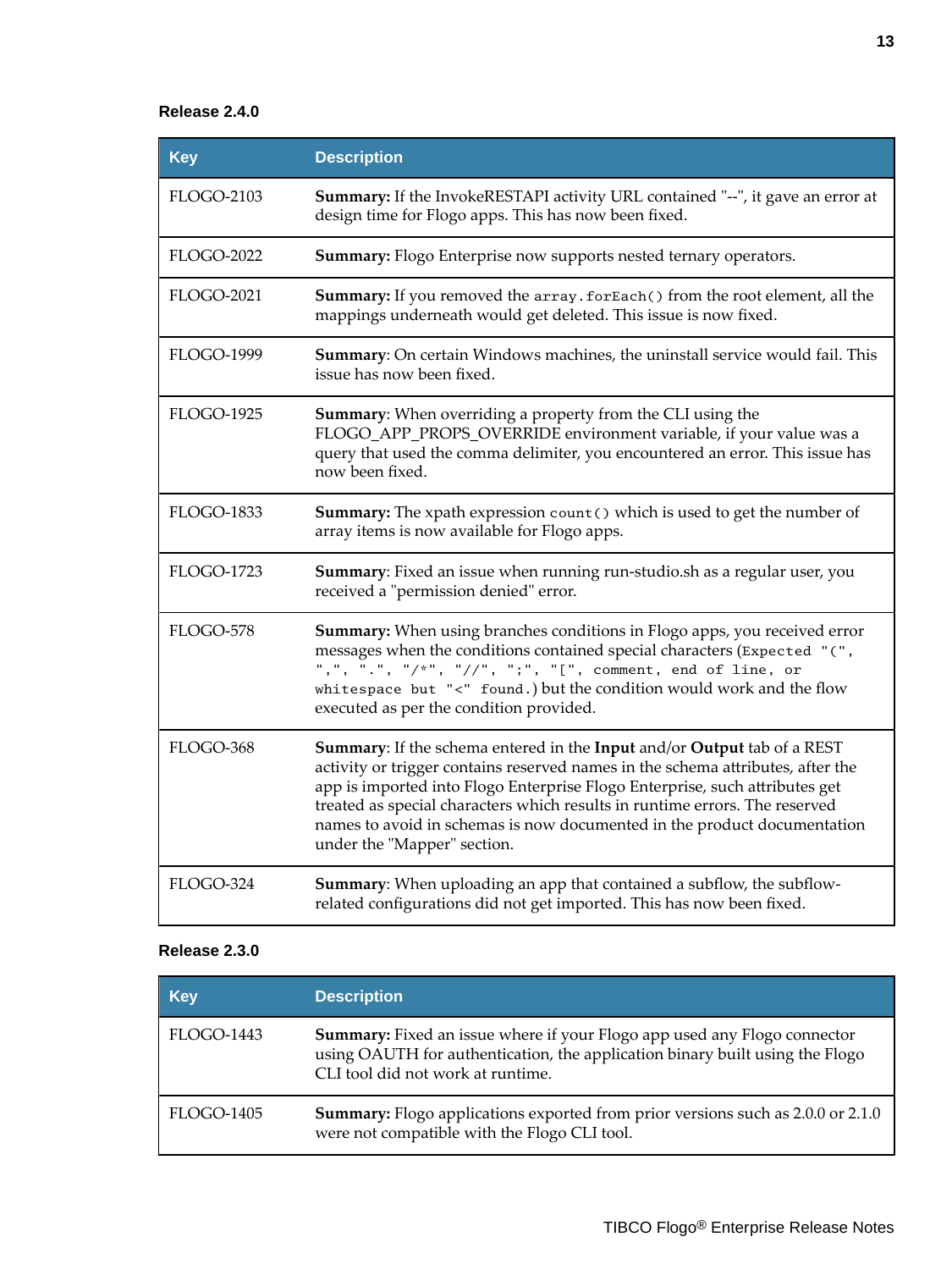| <b>Key</b> | <b>Description</b>                                                                                                                                               |
|------------|------------------------------------------------------------------------------------------------------------------------------------------------------------------|
| FLOGO-325  | Summary: When uploading an app that contains an iterator, the iterator-related<br>configurations did not get imported. This has now been fixed.                  |
| FLOGO-313  | <b>Summary:</b> When uploading an app that contained app properties, the app<br>properties related configurations did not get imported. This has now been fixed. |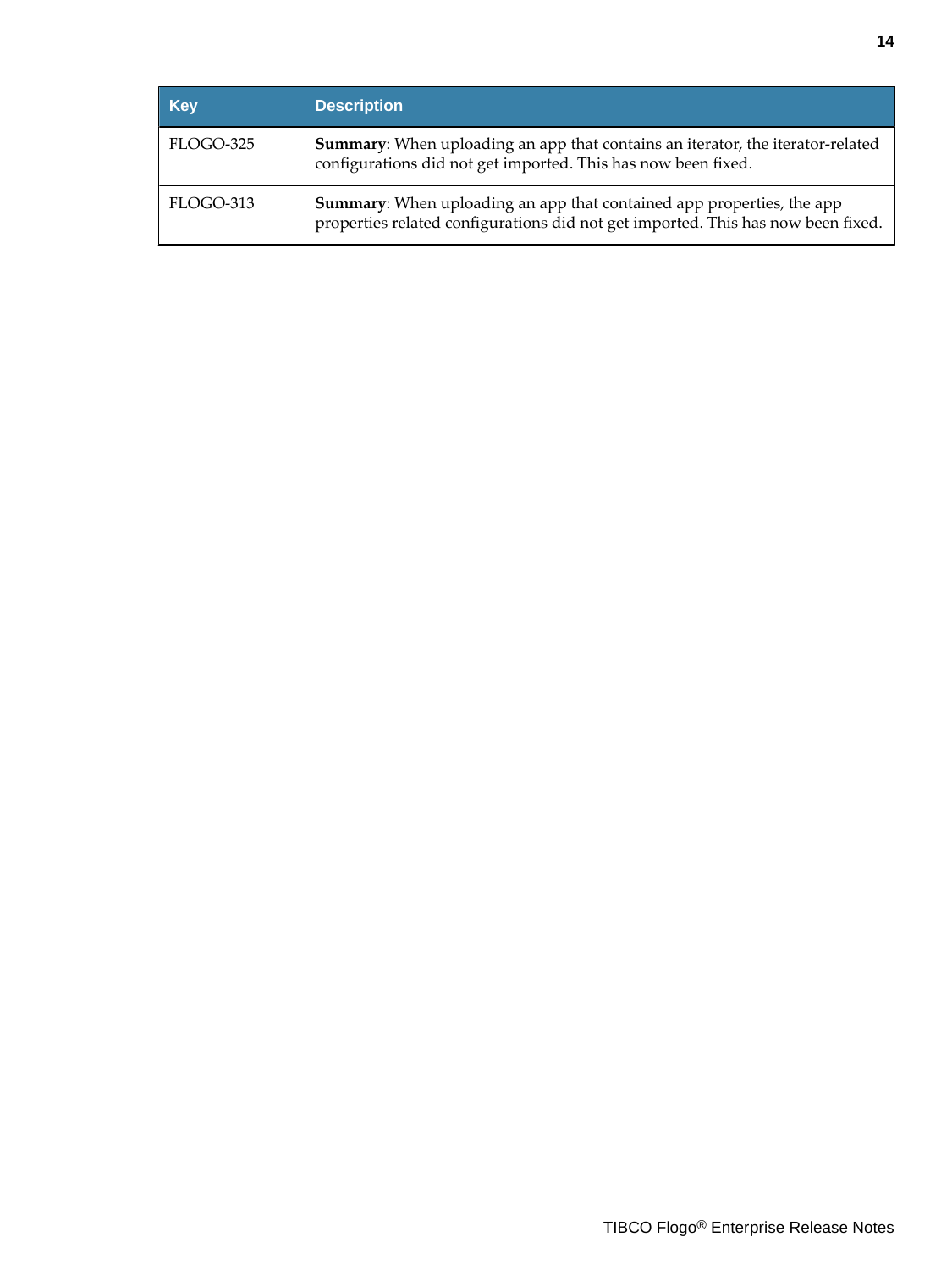| <b>Key</b>        | <b>Description</b>                                                                                                                                                                                                                                                                                                                                    |
|-------------------|-------------------------------------------------------------------------------------------------------------------------------------------------------------------------------------------------------------------------------------------------------------------------------------------------------------------------------------------------------|
| <b>FLOGO-3204</b> | <b>Summary:</b> Flogo apps exported from Project Flogo <sup><math>M</math></sup> version 0.9.0 can not be<br>imported into Flogo <sup>®</sup> Enterprise 2.6.0.                                                                                                                                                                                       |
|                   | Workaround: Open the <application>.json file in a text editor and change<br/>version from 0.0.1 to 1.1.0.</application>                                                                                                                                                                                                                               |
| FLOGO-3162        | Summary: In Lambda apps, if you use an application property when<br>configuring the Execution Role Name field, you will be unable to push your<br>app. You get an error, Execution role name [=\$property<br>["execRoleName"] ]Execution role name [=\$property<br>["execRoleName"] ]ValidationError: The specified value for<br>roleName is invalid. |
|                   | Workaround: Do not use an application property when configuring the<br><b>Execution Role Name field.</b>                                                                                                                                                                                                                                              |
| FLOGO-3160        | Summary: Flogo Enterprise Web UI does not return a validation error for<br>invalid credentials in Connections.                                                                                                                                                                                                                                        |
|                   | Workaround: Re-enter your credentials. If your credentials are valid, the<br>Connections page opens.                                                                                                                                                                                                                                                  |
| <b>FLOGO-3155</b> | <b>Summary:</b> If there is no activity on the UI for some time, the UI is redirected<br>to http://localhost: <port>/undefined/idm/logout-request.</port>                                                                                                                                                                                             |
|                   | <b>Workaround:</b> Change the URL and access it again:                                                                                                                                                                                                                                                                                                |
|                   | http://localhost: <port>/</port>                                                                                                                                                                                                                                                                                                                      |
| FLOGO-3154        | Summary: Failed to get data from Marketo Upsert or Delete activity's output<br>errors field.                                                                                                                                                                                                                                                          |
|                   | Workaround: Get the value from the Marketo Upsert activity output field.                                                                                                                                                                                                                                                                              |
| FLOGO-3152        | Summary: On Windows plaforms, you cannot uninstall FE using the<br>installmgr script.                                                                                                                                                                                                                                                                 |
|                   | Workaround: Delete <version> folder and data folder manually and rename<br/>backed up /data folder to data.</version>                                                                                                                                                                                                                                 |
| FLOGO-3141        | <b>Summary:</b> When an app is imported, input data (string) in a subflow activity<br>is lost.                                                                                                                                                                                                                                                        |
|                   | <b>Workaround: None</b>                                                                                                                                                                                                                                                                                                                               |
| FLOGO-3136        | Summary: On importing a Lambda Trigger app, Reply Data schema (in the<br>Reply Settings tab in Receive Lambda Invocation Trigger) is lost.<br>Workaround: Manually enter the schema.                                                                                                                                                                  |

<span id="page-14-0"></span>The following issues exist in this release of TIBCO Flogo $^{\circledR}$  Enterprise.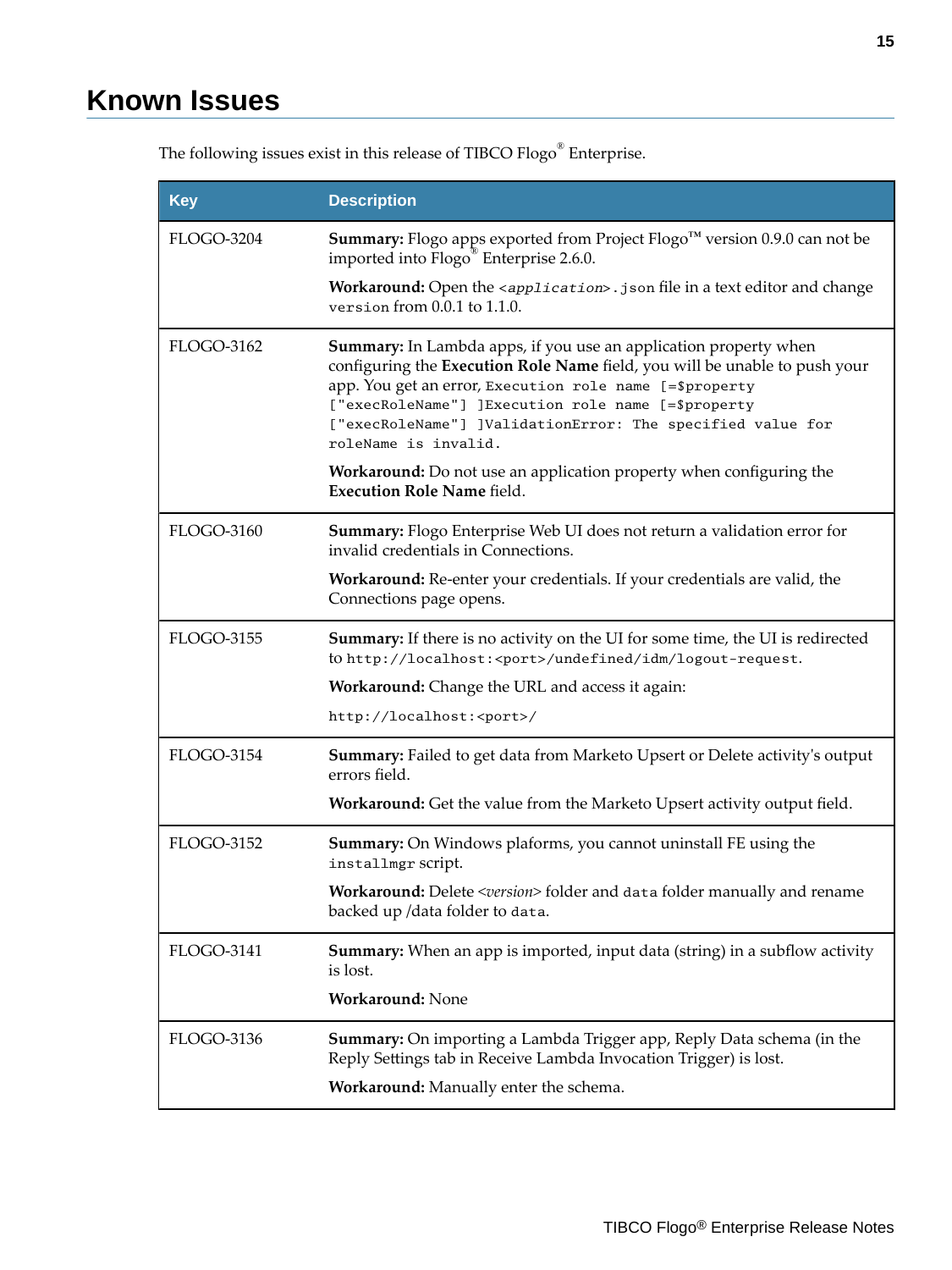| <b>Key</b>        | <b>Description</b>                                                                                                                                                                                                                                                                                       |
|-------------------|----------------------------------------------------------------------------------------------------------------------------------------------------------------------------------------------------------------------------------------------------------------------------------------------------------|
| <b>FLOGO-3133</b> | <b>Summary:</b> After upgrading Flogo Enterprise from 2.x to 2.6.0, if the app has<br>an OSS activity, the Flogo tester fails to run and displays the following error<br>message:                                                                                                                        |
|                   | Failed to create engine: %!s(MISSING) error unmarshalling<br>flow: activity '#error' not imported.                                                                                                                                                                                                       |
|                   | <b>Workaround:</b> Export and import the same app to resolve this issue. You may<br>need to reconfigure some Project Flogo activities.                                                                                                                                                                   |
| <b>FLOGO-3124</b> | <b>Summary:</b> After importing a Flogo app, an extra return activity is added if the<br>flow has no return activity.                                                                                                                                                                                    |
|                   | Workaround: Manually delete the extra return activity.                                                                                                                                                                                                                                                   |
| <b>FLOGO-3117</b> | <b>Summary:</b> In branch condition, if you compare a string type variable with a<br>number, a validation error is not displayed at design time and the flow does<br>not get executed at runtime.                                                                                                        |
|                   | Workaround: Compare a string type variable with a string value.                                                                                                                                                                                                                                          |
| <b>FLOGO-3099</b> | <b>Summary:</b> If any string in a mapper starts with $=$ , the flow fails at runtime.                                                                                                                                                                                                                   |
|                   | <b>Workaround:</b> Avoid using = as the first character in a string.                                                                                                                                                                                                                                     |
| <b>FLOGO-2888</b> | <b>Summary:</b> Flogo does not support uploading Swagger specification<br>definitions which have a cyclic dependency.                                                                                                                                                                                    |
|                   | <b>Workaround: None</b>                                                                                                                                                                                                                                                                                  |
| <b>FLOGO-2886</b> | <b>Summary:</b> Depending on your machine configuration and browser<br>configuration, you might not be able to upload a large Swagger API definition<br>JSON file or the browser might become unresponsive. The following error<br>message is displayed on the Network tab and the file is not uploaded: |
|                   | Request entity too large                                                                                                                                                                                                                                                                                 |
|                   | <b>Workaround: None</b>                                                                                                                                                                                                                                                                                  |
| <b>FLOGO-2861</b> | <b>Summary:</b> When uploading custom schema for GraphQL, if the custom<br>schema has a cyclic dependency, the following error is returned and the<br>upload fails:                                                                                                                                      |
|                   | Maximum call stack size exceeded for circular reference                                                                                                                                                                                                                                                  |
|                   | <b>Workaround: None</b>                                                                                                                                                                                                                                                                                  |
| <b>FLOGO-2844</b> | <b>Summary:</b> If you change the input or output schema in a subflow, it does not<br>give any warning or error in mapping in the call flow activity.                                                                                                                                                    |
|                   | <b>Workaround: None</b>                                                                                                                                                                                                                                                                                  |
| <b>FLOGO-2676</b> | <b>Summary:</b> On Linux platforms, the Flogo Enterprise Web UI does not launch<br>after connecting to VPN.                                                                                                                                                                                              |
|                   | <b>Workaround:</b> Disconnect the VPN and re-launch or refresh the Flogo<br>Enterprise Web UI.                                                                                                                                                                                                           |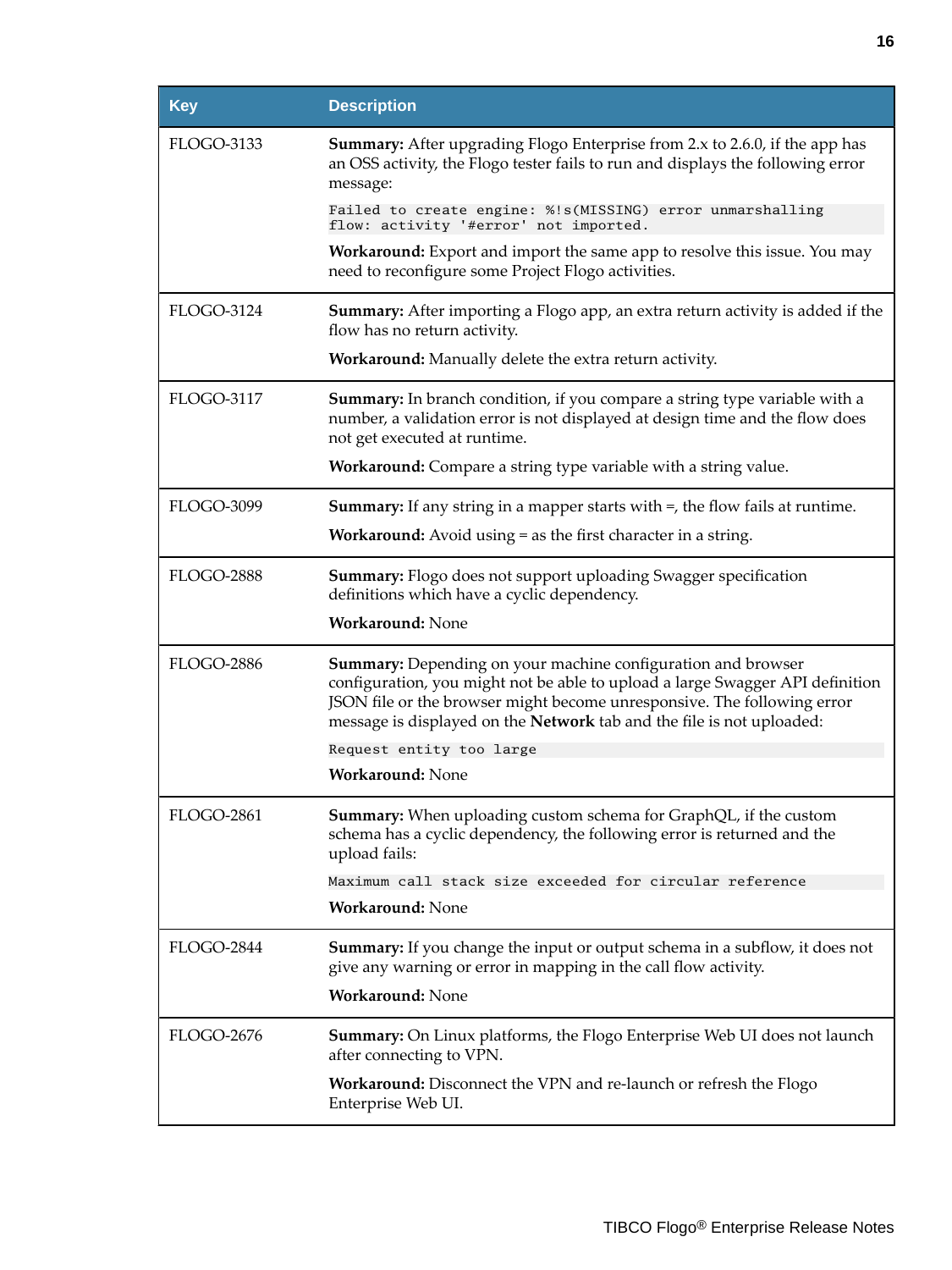| Key               | <b>Description</b>                                                                                                                                                                                                                                                                                                                                               |
|-------------------|------------------------------------------------------------------------------------------------------------------------------------------------------------------------------------------------------------------------------------------------------------------------------------------------------------------------------------------------------------------|
| <b>FLOGO-2594</b> | <b>Summary:</b> Currently, deploying Lambda apps on AWS using the Flogo engine<br>binary is not supported.                                                                                                                                                                                                                                                       |
|                   | <b>Workaround: None</b>                                                                                                                                                                                                                                                                                                                                          |
| FLOGO-2536        | <b>Summary:</b> Importing a Flogo app using Salesforce activities with no<br>connection set in connections page takes longer than expected time to import.<br><b>Workaround: None</b>                                                                                                                                                                            |
|                   |                                                                                                                                                                                                                                                                                                                                                                  |
| <b>FLOGO-2466</b> | <b>Summary:</b> Use of any "trigger output" is not supported in "trigger output" to<br>"flow input" array mappings. Also, use of "flow output" is not supported in<br>"flow output" to trigger reply array mappings.                                                                                                                                             |
|                   | Workaround: Use \$flow instead of \$ in the mapping.                                                                                                                                                                                                                                                                                                             |
| <b>FLOGO-2432</b> | Summary: After upgrading a connector, if you try to uninstall the connector,<br>you get an error saying bash: ./installmgr.sh: No such file or<br>directory.                                                                                                                                                                                                     |
|                   | <b>Workaround: None</b>                                                                                                                                                                                                                                                                                                                                          |
| <b>FLOGO-2344</b> | <b>Summary:</b> When you use the Iterator key as an array index, the following<br>error is displayed and the flow execution fails:                                                                                                                                                                                                                               |
|                   | index based access expected for an array                                                                                                                                                                                                                                                                                                                         |
|                   | <b>Workaround:</b> Ignore the UI validation error and build it.                                                                                                                                                                                                                                                                                                  |
| <b>FLOGO-2224</b> | <b>Summary:</b> In a REST trigger, when the endpoints have the same base path but<br>different wildcard in path parameters, the app fails to run resulting in a path<br>conflict error.                                                                                                                                                                          |
|                   | Workaround:                                                                                                                                                                                                                                                                                                                                                      |
|                   | Change the wildcard names such that they match. For example, if you have<br>the following endpoints:                                                                                                                                                                                                                                                             |
|                   | /books/{name}/id and /books/{name2}/id2                                                                                                                                                                                                                                                                                                                          |
|                   | you must change them to either /books/{name}/id and /books/<br>{name}/id2 or /books/{name2}/id and /books/{name2}/id2                                                                                                                                                                                                                                            |
| <b>FLOGO-2223</b> | <b>Summary:</b> When there is a conflict in the path parameters wildcards, even<br>though you see an error in the logs, the app proceeds to run.                                                                                                                                                                                                                 |
|                   | Workaround: Change the wildcard names.                                                                                                                                                                                                                                                                                                                           |
| <b>FLOGO-2187</b> | <b>Summary:</b> When using an iterator to loop over an array or to invoke an<br>activity a certain number of times, if you access the iterator value and index<br>using \$current.iteration.value or \$current.iteration.key you<br>encounter an error such as "index based access expected for an array".<br>Workaround: None. This is not currently supported. |
|                   |                                                                                                                                                                                                                                                                                                                                                                  |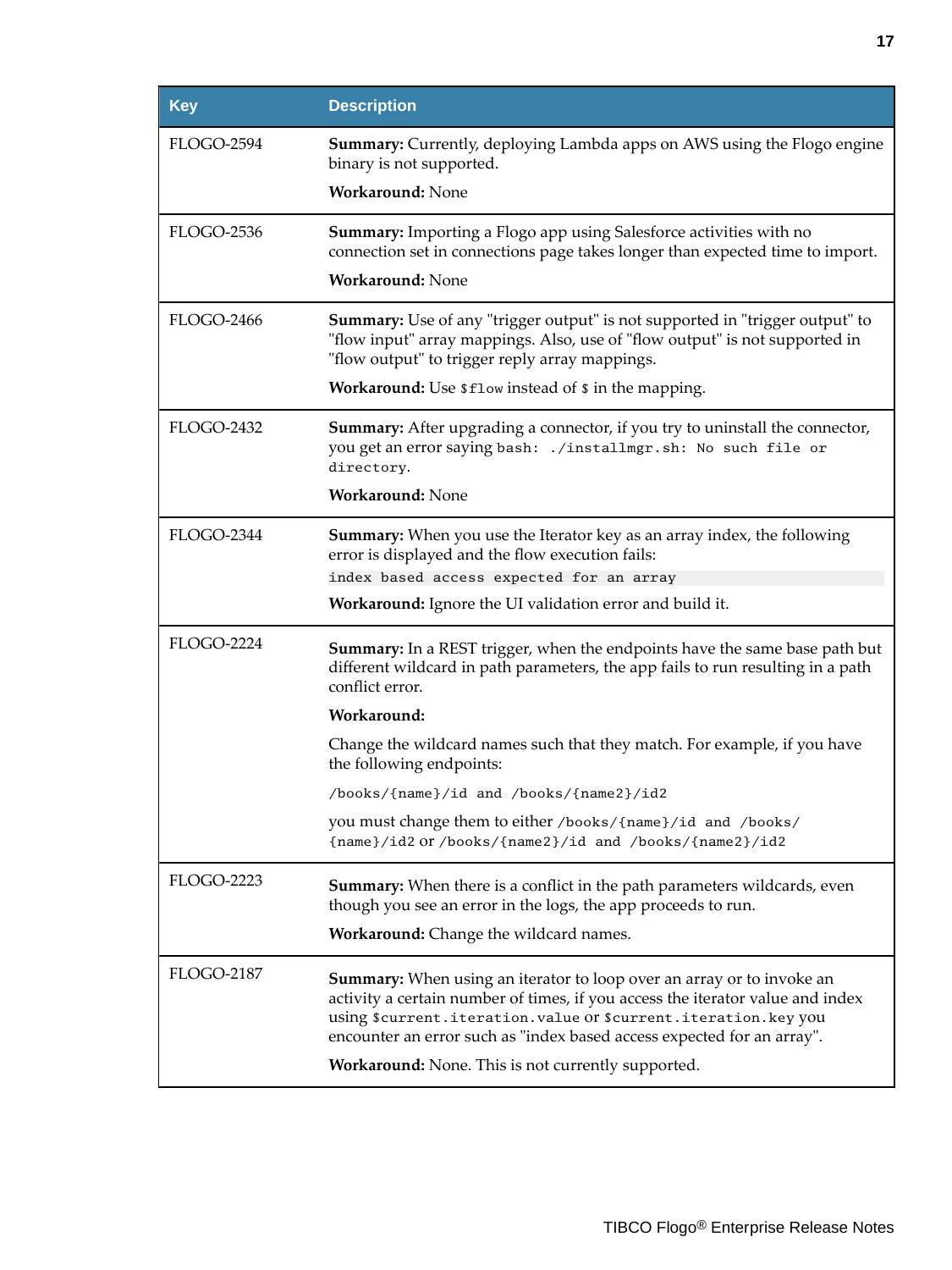| <b>Key</b>        | <b>Description</b>                                                                                                                                                                                                              |
|-------------------|---------------------------------------------------------------------------------------------------------------------------------------------------------------------------------------------------------------------------------|
| <b>FLOGO-2171</b> | Summary: Application properties updated in the AWS Parameter Store are<br>not propagated to Lambda functions when self deploy(./App --deploy) mode<br>is used. The flow continues to use the default value for such properties. |
|                   | <b>Workaround: None</b>                                                                                                                                                                                                         |
| <b>FLOGO-1684</b> | Summary: When accessing the Flogo Enterprise Web UI, you get a "502 Bad<br>Gateway" error if your machine is configured with a static IP address.                                                                               |
|                   | Workaround: Configure your machine IP address as dynamic.                                                                                                                                                                       |
| <b>FLOGO-1488</b> | <b>Summary:</b> Mandatory fields in all the AWS Kinesis activities are not<br>displayed as mandatory in the Web UI                                                                                                              |
|                   | Workaround: Refer to the AWS Kinesis documentation for mandatory fields.                                                                                                                                                        |
| FLOGO-992         | Summary: If you enter an invalid API Key when creating a Chargify<br>connection, you will be prompted to enter username and password for your<br>Chargify account instead of getting an error.                                  |
|                   | Workaround: Cancel out of the username/password dialog and reenter the<br>valid API Key. This is a third-party issue.                                                                                                           |
| FLOGO-836         | <b>Summary:</b> You are erroneously able to scale a Lambda app to more than one<br>instance.                                                                                                                                    |
|                   | Workaround: None.                                                                                                                                                                                                               |
| FLOGO-814         | Summary: In the flow error handler, \$error.data and \$error.code are not<br>supported in the mapper.                                                                                                                           |
|                   | Workaround: Manually delete them from mappings from any FLOGO OSS<br>applications imported into Flogo Enterprise.                                                                                                               |
| FLOGO-389         | Summary: FLOGO does not support anonymous arrays.                                                                                                                                                                               |
|                   | Workaround: Add a root element to the array.                                                                                                                                                                                    |
| FLOGO-358         | Summary: On Macintosh platform, if you run the run-studio. sh installer<br>from a directory that is not shared with the Docker container, the installation<br>will fail resulting in a Mounts denied error.                     |
|                   | Workaround: Configure the path to the run-studio. sh file in Docker><br>Preferences > File Sharing before running the run-studio. sh command.                                                                                   |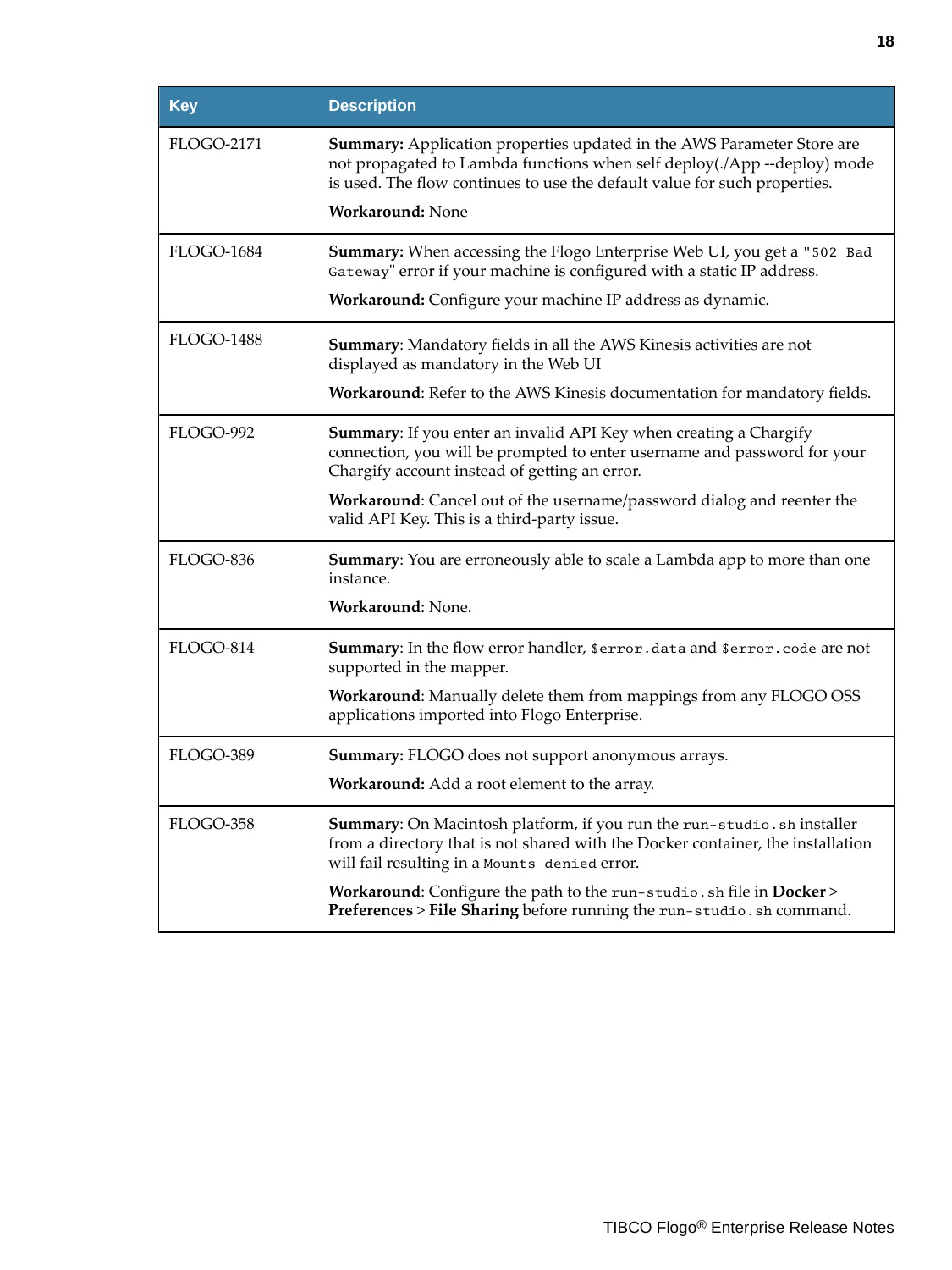| <b>Key</b> | <b>Description</b>                                                                                                                                                                                                                                                                                                                                                                                                                                                                                                                                                                                                           |
|------------|------------------------------------------------------------------------------------------------------------------------------------------------------------------------------------------------------------------------------------------------------------------------------------------------------------------------------------------------------------------------------------------------------------------------------------------------------------------------------------------------------------------------------------------------------------------------------------------------------------------------------|
| WIDBSV-37  | <b>Summary:</b> The following sections specify the grammar supported by Flogo<br>DB Service 2.0.1 for SQL SELECT, INSERT and DELETE statements. The<br>grammar follows the standard normative form as described in PostgresSQL<br>documentation available on the web. As such, this document does not go at<br>lengths describing parameters and their elements constituting each clause in<br>the grammar, instead it assumes familiarity and understanding of these<br>constructs from the user. Nevertheless, the user may consult PostgreSQL<br>documentation on the Web for detailed description if they so may desire. |
|            | <b>SQL Statement</b>                                                                                                                                                                                                                                                                                                                                                                                                                                                                                                                                                                                                         |
|            | The following grammar is supported for SQL SELECT queries:                                                                                                                                                                                                                                                                                                                                                                                                                                                                                                                                                                   |
|            | $[$ WITH with_query $[$ , ] ]<br>SELECT [<br>$[$ *   expression $[$ [AS ] output_name ] [, ] ]<br>$[$ FROM from item $[$ , $]$ ]<br>[ WHERE condition ]<br>$[$ GROUP BY grouping element $[$ , $]$ ]<br>[ { UNION   INTERSECT   EXCEPT } [ ALL ] select ]<br>[ ORDER BY expression [ USING operator ] ] [, ] ]<br>table_name ]                                                                                                                                                                                                                                                                                               |
|            | In general the following clauses/parameters are not supported:                                                                                                                                                                                                                                                                                                                                                                                                                                                                                                                                                               |
|            | [ RECURSIVE ] ]<br>[ HAVING condition ]<br>{ RANGE   ROWS   GROUPS } frame_start [ frame_exclusion ]<br>{ RANGE   ROWS   GROUPS } BETWEEN frame_start AND<br>frame_end [ frame_exclusion ]<br>[ DISTINCT ]<br>FIRST $ $ LAST $\}$ $]$ $]$<br>$[$ LIMIT $\{$ count $ $ ALL $\}$ $]$<br>$[$ OFFSET start $[$ ROW $]$ ROWS $]$ ]<br>[ FETCH { FIRST   NEXT } [ count ] { ROW   ROWS } ONLY ]<br>[ FOR { UPDATE   NO KEY UPDATE   SHARE   KEY SHARE } [ OF<br>[ NOWAIT   SKIP LOCKED ] ]                                                                                                                                         |
|            | <b>INSERT Statement</b>                                                                                                                                                                                                                                                                                                                                                                                                                                                                                                                                                                                                      |
|            | The following grammar is supported for SQL INSERT statement                                                                                                                                                                                                                                                                                                                                                                                                                                                                                                                                                                  |
|            | INSERT INTO table_name [ ( column_name [, ] ) ]<br>{ VALUES ( { expression } [, ] ) [, ]   query }<br>[ RETURNING *   output_expression ]                                                                                                                                                                                                                                                                                                                                                                                                                                                                                    |
|            | In general the following clauses/parameters are not supported:                                                                                                                                                                                                                                                                                                                                                                                                                                                                                                                                                               |
|            | $[$ WITH $[$ RECURSIVE $]$ with query $[$ , $]$ $]$<br>[ OVERRIDING { SYSTEM   USER} VALUE ]<br>{ DEFAULT VALUES ( { DEFAULT } ) }<br>[ ON CONFLICT [ conflict_target ] conflict_action ]<br>$[$ $[$ $[$ AS $]$ output_name $]$ $]$                                                                                                                                                                                                                                                                                                                                                                                          |
|            | <b>DELETE</b> Statement                                                                                                                                                                                                                                                                                                                                                                                                                                                                                                                                                                                                      |
|            | The following grammar is supported for SQL DELETE statement:                                                                                                                                                                                                                                                                                                                                                                                                                                                                                                                                                                 |
|            | DELETE FROM table_name [ * ]<br>[ USING using_list ]<br>[ WHERE condition ]<br>[ RETURNING *   output_expression ]                                                                                                                                                                                                                                                                                                                                                                                                                                                                                                           |
|            | In general the following clauses/parameters are not supported:                                                                                                                                                                                                                                                                                                                                                                                                                                                                                                                                                               |
|            | $[$ WITH $[$ RECURSIVE $]$ with query $[$ , $]$ $]$<br>[ONLY] [SAS] alias]<br>[ WHERE CURRENT OF cursor_name ]<br>$[ [ [ A S ] output_name ] [ ,  ] ]$                                                                                                                                                                                                                                                                                                                                                                                                                                                                       |
|            | <b>SQL Functions</b>                                                                                                                                                                                                                                                                                                                                                                                                                                                                                                                                                                                                         |